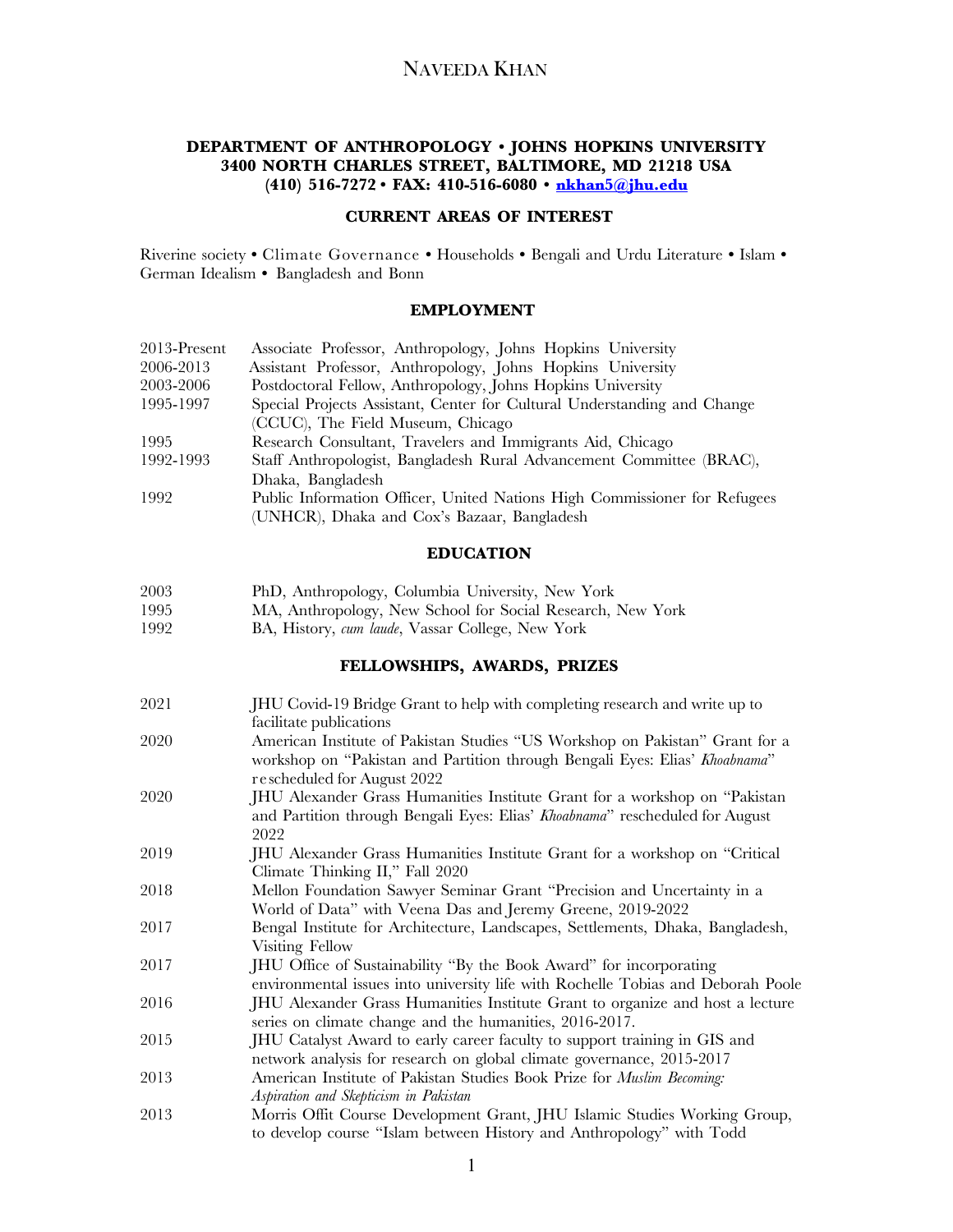| 2011 | Wenner-Gren Foundation Post-PhD Research Grant to fund research in riverine   |
|------|-------------------------------------------------------------------------------|
|      | Bangladesh                                                                    |
| 2011 | American Institute for Bangladesh Research Grant to fund research in riverine |
|      | Bangladesh                                                                    |
| 2010 | American Philosophical Association Franklin Research Grant to fund            |
|      | preliminary research in Bangladesh                                            |
| 2005 | American Philosophical Association Franklin Research Grant to finalize book   |
|      | manuscript, "Muslim Becoming"                                                 |
|      | Shepard offered in Spring 2015 and reoffered Spring 2019                      |
| 2012 | Mellon Foundation New Directions Fellowship to support training towards       |
|      | climate change related research in Bangladesh, 2012-2015                      |
|      |                                                                               |

## **PUBLICATIONS**

## **Monographs, Books and Special Issues of Journals:**

| $\frac{1}{2}$                                                                                 |
|-----------------------------------------------------------------------------------------------|
| Special Issue of Journal in preparation                                                       |
| "Relations in Time: Anthropologists and Literary Scholars Engage Science Fiction" co-         |
| edited with Andrew Brandel Anthropology and Humanism for December 2022                        |
| Monograph in preparation                                                                      |
| "Schelling and the Global Soil of Thought"                                                    |
| Monograph in preparation                                                                      |
| "Householding on a Warming Earth"                                                             |
| Monograph under contract                                                                      |
| "Accounting for an Uncertain Future: The Paris Agreement and the Global                       |
| South" Fordham University Press                                                               |
| Monograph forthcoming                                                                         |
| "River Life and the Upspring of Nature" Duke University Press                                 |
| Editor, "The Fate of Our Corruption," special issue of <i>Contributions to Indian</i><br>2015 |
| Sociology, $49(3)$                                                                            |
| Muslim Becoming: Aspiration and Skepticism in Pakistan. Duke University Press<br>2012         |
| Muslim Becoming: Aspiration and Skepticism in Pakistan. Orient Black Swan<br>2012             |
| (South Asia release)                                                                          |
| Editor, Beyond Crisis: Reevaluating Pakistan in Critical Asian Studies, Routledge<br>2010     |
| 2010<br>Editor "Number as Inventive Frontier" co-edited with Jane I. Guyer and Juan           |
| Obarrio, special issue of <i>Anthropological Theory</i> 10(1-2), May                          |
|                                                                                               |
| <b>Editor and Peer-reviewed Articles and Book Chapters:</b>                                   |

|              | In Preparation "Householding in the Time of Food Insecurity: Amarendro Ghosh's Char |
|--------------|-------------------------------------------------------------------------------------|
|              | Kashem"                                                                             |
|              | "Requiem for a Dream in Akhtaruzzaman Elias' Khoabnama,"                            |
|              | "Economic Speculation and the Possibility of Radical Householding in Lionel         |
|              | Shriver's The Mandibles: A Family, 2029-2047 and Kim Stanley Robinson's             |
|              | New York 2140                                                                       |
| Under Review | "Iqbal before the Mosque of Cordoba: Goethean Crossings"                            |
| Forthcoming  | "The Many Faces of the Padma River in <i>Jago Hua Severa</i> and <i>Padma Nodir</i> |
|              | Majhi" solicited for the Bengal Institute for Architecture, Landscapes,             |
|              | Settlements "Project Padma" book manuscript.                                        |
| 2021         | "Between the Mood and the Juice: The Pleasures of Conversing with                   |
|              | Rochelle Tobias" Modern Language Notes (MLN), German Issue                          |
| 2021         | "Marginal Lives and the Microsociology of Overhearing in the Jamuna                 |
|              | Chars" Ethnos http://doi.org/10.1080/00141844.2021.1936116                          |
| 2021         | "Kant and Anthropology" Oxford Research Encyclopedia of Anthropology                |
|              | http://doi.org/10.1093/acrefore/9780190854584.013.311                               |
| 2020         | "Expenditure" for Anthropocene Unseen: A Lexicon, eds. Cymene Howe and              |
|              | Anand Pandian, Punctum Books                                                        |
|              | https://punctumbooks.com/titles/anthropocene-unseen-a-lexicon/                      |
| 2019         | "At Play with the Giants: Between the Patchy Anthropocene and Romantic              |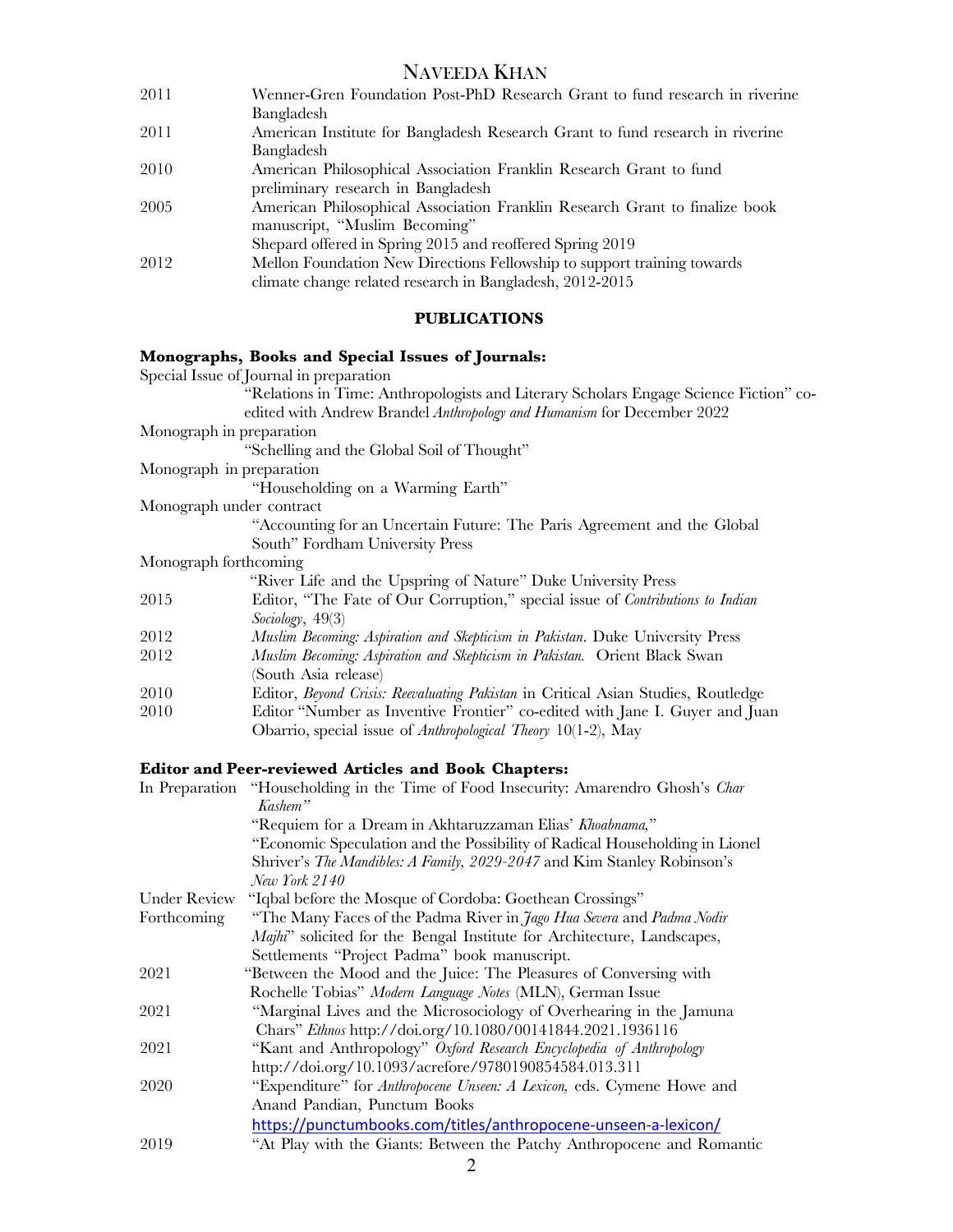| 2017 | Geology" in Current Anthropology, Volume 60, Supplement 20, August 2019<br>"Teaching Climate Change Otherwise" co-written with Swayam Bagaria in<br>Teaching Climate Change in the Humanities, eds. Stephanie LeMenager, Shane                                                                                                                                                                |
|------|-----------------------------------------------------------------------------------------------------------------------------------------------------------------------------------------------------------------------------------------------------------------------------------------------------------------------------------------------------------------------------------------------|
|      | Hall and Stephen Siperstein, Routledge: 170-17                                                                                                                                                                                                                                                                                                                                                |
| 2016 | "Living Paradox in Riverine Bangladesh: Whiteheadian Perspectives on Ganga<br>Devi and Khwaja Khijir" in "An Amphibious Anthropology: The Production of<br>Place at the Confluence of Land and Water," eds. Karine Gagne and Mattias<br>Borg Rasmussen, special issue of Anthropologica, 58(2): 179-192                                                                                       |
| 2015 | "Corruption: A Conceptual Note" in Contributions to Indian Sociology, 49(3):<br>287-304                                                                                                                                                                                                                                                                                                       |
| 2015 | "River and the Corruption of Memory" in Contributions to Indian Sociology,<br>49(3): 389-409                                                                                                                                                                                                                                                                                                  |
| 2015 | "Of What Does Self-Knowing Consist? Perspectives from Bangladesh and<br>Pakistan" in Annual Review of Anthropology 44: 457-475                                                                                                                                                                                                                                                                |
| 2015 | "Fragile En-souling: Reading William Connolly in Pakistan and Bangladesh" in<br>Theory and Event $18(3)$                                                                                                                                                                                                                                                                                      |
| 2014 | "Dogs and Humans and What Earth Can Be: Filaments of Muslim Ecological<br>Thought" in <i>Hau</i> 4(3): 245-264                                                                                                                                                                                                                                                                                |
| 2014 | "Insect Trails Across my Field Notes" in The Yearbook of Comparative Literature<br>58: 169-173 (published 2014)                                                                                                                                                                                                                                                                               |
| 2014 | "The Death of Nature in the Era of Global Warming" in Wording the World:<br>Veena Das and Her Interlocutors ed. Roma Chatterji. Fordham University Press,<br>288-299                                                                                                                                                                                                                          |
| 2011 | "Geddes in India: Town Planning, Plant Sentience, Cooperative Evolution" in<br>Environment and Planning (D) 29(5): 840-856                                                                                                                                                                                                                                                                    |
| 2011 | "The Acoustics of Muslim Striving: Loudspeaker Use in Ritual Practice in<br>Pakistan" in Comparative Studies on Society and History (CSSH), 53(3), July: 571-594                                                                                                                                                                                                                              |
| 2010 | "Introduction" in Beyond Crisis: Reevaluating Pakistan, Routledge: 1-28                                                                                                                                                                                                                                                                                                                       |
| 2010 | "Mosque Construction, Or the Violence of the Ordinary" in Beyond Crisis:<br>Reevaluating Pakistan, Routledge: 482-518                                                                                                                                                                                                                                                                         |
| 2010 | "Introduction" co-authored with Jane I. Guyer, Juan Obarrio, Caroline Bledsoe,<br>Julie Chu, Souleymane Bachir Diagne, Catherine Eagleton, Keith Hart, Paul<br>Kockelman, Jean Lave, Caroline McLoughlin, Bill Maurer, Federico Neiburg,<br>Diane Nelson, Charles Stafford and Helen Verran in "Number as Inventive<br>Frontier," special issue of Anthropological Theory, 10(1-2) May: 36-61 |
| 2010 | "Nineteen: A Story" in "Number as Inventive Frontier," special issue of<br>Anthropological Theory, May: 112-122                                                                                                                                                                                                                                                                               |
| 2010 | "Images that come Unbidden: Some Thoughts on the Danish Cartoon<br>Controversy" in "Religion and Sexuality," special issue of Borderlands 9(3):<br>http://www.borderlands.net.au/issues/vol9no3.html                                                                                                                                                                                          |
| 2009 | "Maulana Yusuf Ludhianvi on the Limits of Legitimate Religious Difference" in<br>Islam in South Asia in Practice ed. Barbara Metcalf, Princeton University Press:<br>438-446                                                                                                                                                                                                                  |
| 2008 | "The Martyrdom of Mosques: Imagery and Iconoclasm in Modern Pakistan" in<br>Enchantments of Modernity ed. Saurabh Dube, Routledge: 372-401                                                                                                                                                                                                                                                    |
| 2006 | "Of Children and Jinns: An Inquiry into an Unexpected Friendship During<br>Uncertain Times" in Cultural Anthropology 21(6): 234-264                                                                                                                                                                                                                                                           |
| 2010 | Republished in abridged form as "In Friendship: A Father, A Child and<br>A Jinn" in <i>Everyday Life in South Asia</i> , eds. Diane Mines and Sarah Lamb,<br>Indiana University Press                                                                                                                                                                                                         |
| 2011 | Republished in Islam and Society in Pakistan: Anthropological<br>Perspectives, eds. Ali Khan and Magnus Marsden, Oxford University<br>Press                                                                                                                                                                                                                                                   |
| 2014 | Republished in a curated collection on Everyday Islam in Cultural<br>Anthropology<br>http://www.culanth.org/curated_collections/19-everyday-islam                                                                                                                                                                                                                                             |
| 2006 | "Flaws in the Flow: Roads and their Modernity in Pakistan" in Social Text 24(4):                                                                                                                                                                                                                                                                                                              |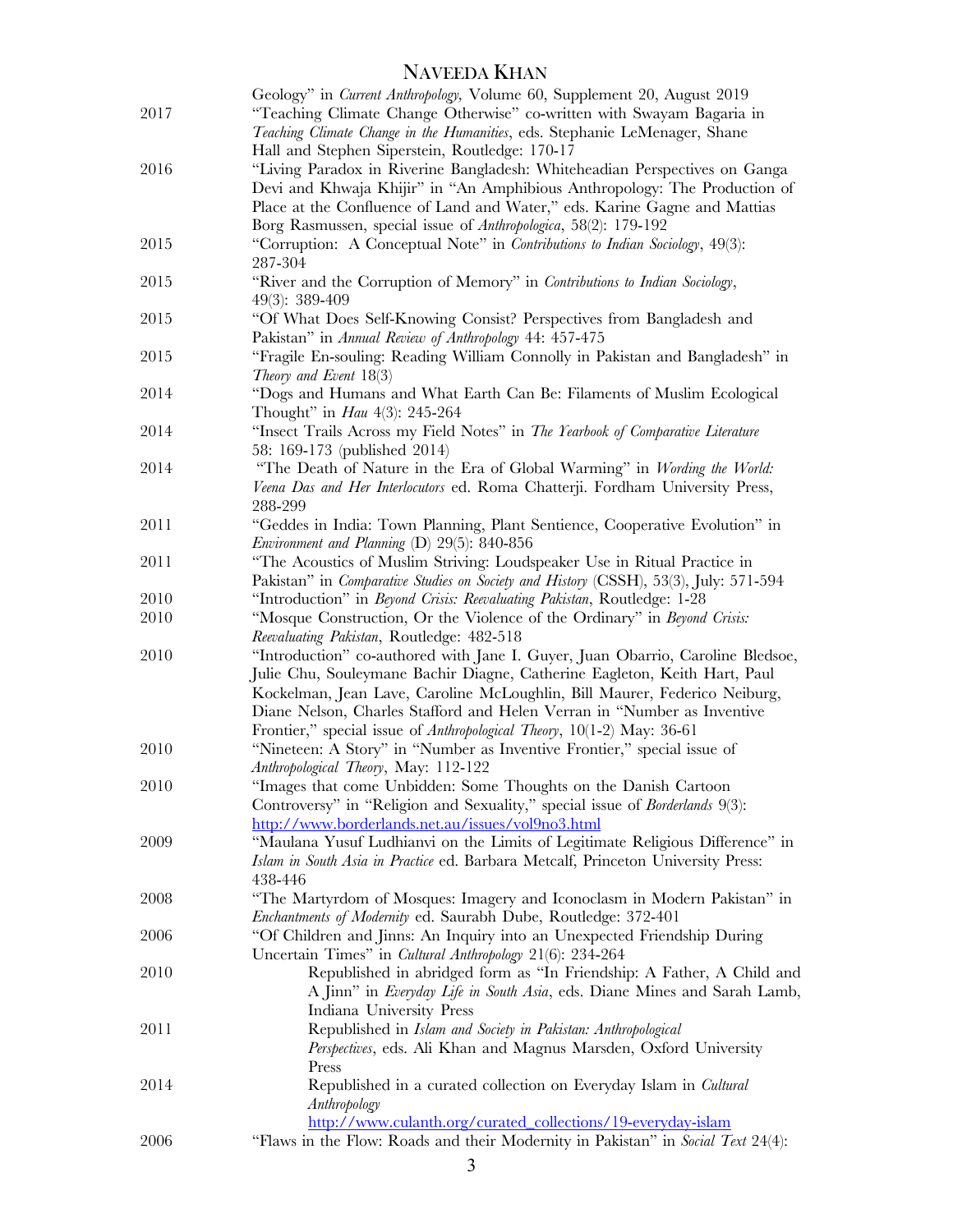|      | Winter: 87-113                                                                  |
|------|---------------------------------------------------------------------------------|
| 2005 | "Networks Actual and Potential: Think Tanks, War Games and the Creation of      |
|      | Contemporary American Politics" co-authored with Bhrigupati Singh, Deborah      |
|      | Poole and Richard Baxstrom in Theory and Event, 8(4), September                 |
| 2005 | "Trespasses of the State: Ministering the Copyright to Theological Dilemmas" in |
|      | Bare Acts, Sarai Reader 5, (CSDS, Delhi): 178-188                               |
|      | http://www.sarai.net/publications/readers/05-bare-acts/01 naveeda.pdf           |

### **Commentaries, Reviews, Interviews:**

|                            | Commentaries, Reviews, Interviews:                                                  |
|----------------------------|-------------------------------------------------------------------------------------|
| Forthcoming                | "Climate Change as a Vocation" in "Parties to the Globe: Anthropological            |
|                            | Perspectives on Climate Change Governance: Hot Spots Series Proposal,               |
|                            | Cultural Anthropology eds. James J. A. Blair and Cynthia Isenhour                   |
| 2020                       | "Covid-19 and Student Focused Concerns" Essay collection co-edited with             |
|                            | Veena Das for American Ethnological Society website                                 |
|                            | https://americanethnologist.org/features/pandemic-diaries/covid-19-and-             |
|                            | student-focused-concerns-threats-and-possibilities                                  |
| 2020                       | "Covid-19 and Climate Change in the Lives of Students" essay in collection          |
|                            | "Covid-10 and Student Focused Concerns"                                             |
| 2018                       | "Islam in Shadows" contribution to SSRC Immanent Frame on "New                      |
|                            | Directions on Science and Islam"                                                    |
| 2018                       | "From Rivers to Deltas: Some Conceptual and Methodological Routes"                  |
|                            | contribution to University of Cologne's DELTA-Volatile Waters and the               |
|                            | Hydrosocial Anthropocene in Major River Deltas                                      |
| 2018                       | "AAA goes to the Conference of the Parties" co-written with Shirley Fiske, Susan    |
|                            | Crate, Julie Raymond and Jessica O'Reilly in Anthropology News website, June 5      |
|                            | http://www.anthropology-news.org/index.php/2018/06/05/aaa-goes-to-the-              |
| conference-of-the-parties/ |                                                                                     |
| 2017                       | "On Counting" contribution to Somatosphere Book Forum on Nayanika                   |
|                            | Mookherjee's Spectral Wounds: Sexual Violence, Public Memories, and the             |
|                            | Bangladesh War of 1971, ed. Andrew Brandel                                          |
| 2016                       | Review of Climate Cultures eds. Jessica Barnes and Michael Dove in American         |
|                            | Ethnologist, 43(4): 761-763                                                         |
| 2016                       | "Expenditure" in "Theorizing the Contemporary," Cultural Anthropology website,      |
|                            | $\text{July } 12$                                                                   |
|                            | https://culanth.org/fieldsights/915-expenditure                                     |
| 2015                       | Editor, Book Forum on Bhrigupati Singh's Poverty and the Quest for Life, March      |
|                            | http://somatosphere.net/2015/03/book-forum-bhrigupati-singhs-poverty-and-           |
| the-quest-for-life.html    |                                                                                     |
| 2014                       | "Interview" on a curated collection on Everyday Islam in Cultural                   |
|                            | Anthropology                                                                        |
|                            | http://www.culanth.org/curated_collections/19-everyday-islam                        |
| 2014                       | Review of Faisal Devji's The Muslim Zion in American Historical Review, 119:        |
|                            | 1663-1664                                                                           |
| 2014                       | Review of Masooda Banu's The Rational Believer: Choices and Decision in the         |
|                            | Madrasas of Pakistan in Comparative Studies in Society and History 56(2): 544-546   |
| 2013                       | "Action as Modernist Code: A Review of Iftikhar Dadi's <i>Modernism and the Art</i> |
|                            | of Muslim South Asia in Criticism: A Quarterly for Literature and the Arts $55(2)$  |
| 2012                       | Review of Alyssa Ayres' Speaking Like a State: Language and Nationalism in          |
|                            | Pakistan in Journal of Linguistic Anthropology, 22(1): 132-134                      |
| 2008                       | "The Speech of Generals: Some Meditations on Pakistan" refereed and posted          |
|                            | on the SSRC Forum "Pakistan in Crisis" January 2.                                   |
|                            | https://items.ssrc.org/pakistan-in-crisis/the-speech-of-generals-some-              |
|                            | meditations-on-pakistan-by-way-of-subaltern-studies/                                |
|                            |                                                                                     |

## **ORGANIZED EVENTS**

Summer 2022 Workshop on Akhtaruzzaman Elias's *Khoabnama*,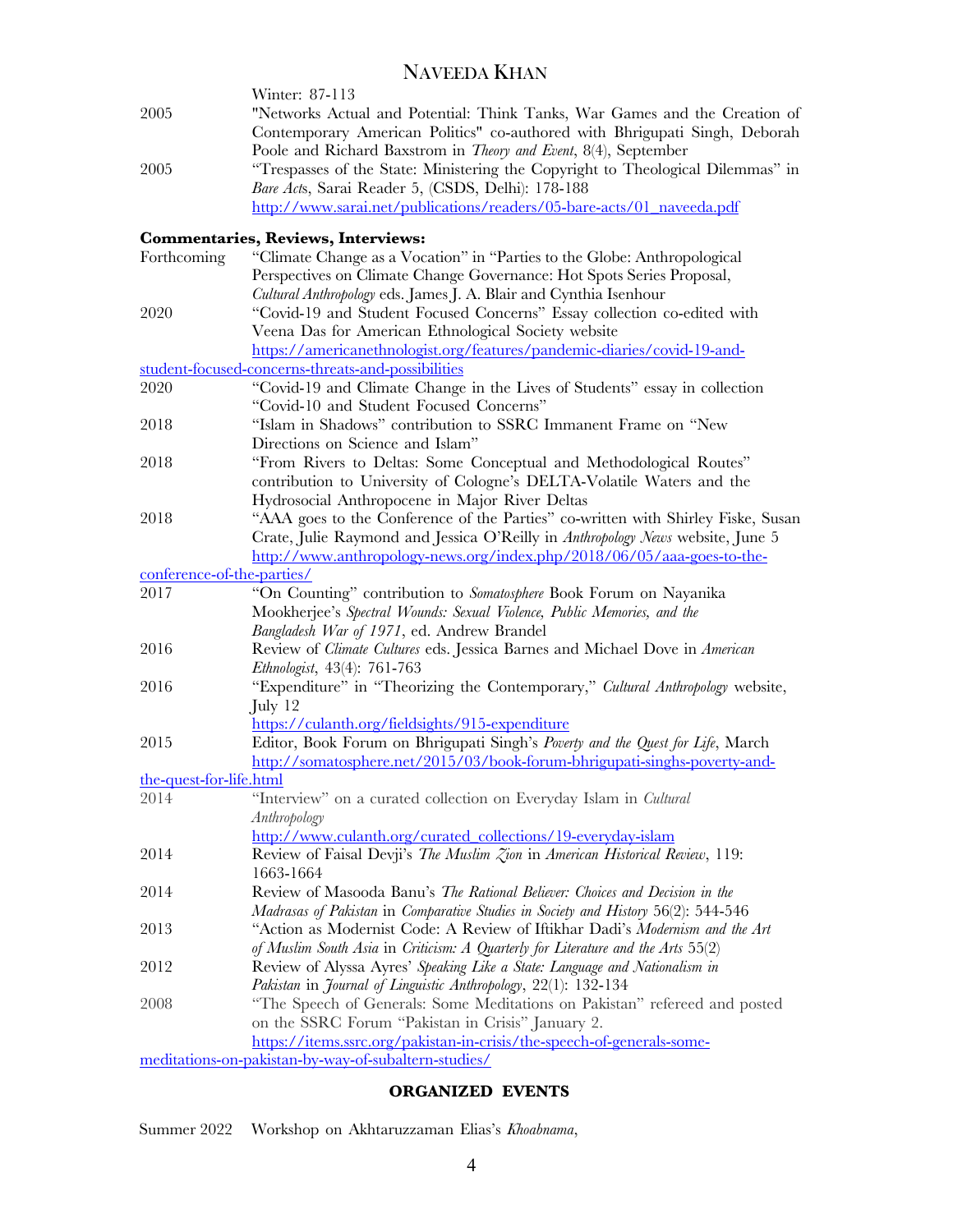| Spring 2022 | Sawyer Climate Workshops "Climate Change and Institutional Imagination<br>(2/11), "Forest Life, Scientific Practice, Climate Politics (3/11), "For the Sake of the<br>Climate: Meditations on Retooling the Economy" (4/29) co-organized with Magnus<br>O. Agnesar Sigurdsson and Perry Maddox |
|-------------|------------------------------------------------------------------------------------------------------------------------------------------------------------------------------------------------------------------------------------------------------------------------------------------------|
| Fall 2021   | Sawyer Workshops "Black Beyond Data" (9/17), "The Current Economy: A Book<br>Discussion with Canay Ozden-Schilling" (10/15), "Primary Sources: Computational<br>Intelligence, and Discovering Connections between Fields" (12/8)                                                               |
| 2020        | Livestream "In Media Res: U.S. Elections and Politics" organized on behalf of<br>American Ethnological Society, for Raising Our Voices: AAA Virtual Event, Nov 21<br>https://www.youtube.com/watch?v=fWs7IaKAJtc&t=108s                                                                        |
| 2020        | Sawyer Workshop "Concepts and Data" co-organized with Veena Das, Oct 30-<br>31                                                                                                                                                                                                                 |
| 2020        | Discussion "Governance at Johns Hopkins: A Look Back" with Cathy DeAngelis<br>and Bill Leslie, organized on behalf of Homewood Faculty Assembly, Oct 23                                                                                                                                        |
| 2020        | Sawyer Panel, "Spyware and Predictive Policing: The Merging of Historic and<br>Big Data," Sept 18                                                                                                                                                                                              |
| 2020        | Sawyer Panel, "The Data Environment and the New University, co-organized<br>with Dr. Shreeharsh Kelkar (UC Berkeley) Feb 24                                                                                                                                                                    |
| 2019-2022   | Sawyer Seminar "Precision and Uncertainty in a World of Data," JHU, co- PI<br>with Veena Das and Jeremy Greene<br>https://worldsofdata.org/events/                                                                                                                                             |
| 2016-2017   | Speaker Series "Critical Climate Thinking" co-organized with Rochelle Tobias<br>and Deborah Poole. Funded by JHU Alexander Grass Humanities Institute.                                                                                                                                         |
| 2017        | COP side event "National Mechanism on Loss and Damage," sponsored<br>to support International Center for Climate Change and Development<br>(ICCAAD), Kanzler Hotel, Bonn.                                                                                                                      |
| 2015        | Workshop "Climate Change and its Challenges to the Scholarly Habitus,"<br>Museum d'histoire naturelle - Paris, co-organized with Rochelle Tobias and<br>Romain Simenel (IRD, PALOC, Paris) on the occasion of the COP 21, Paris,<br>November                                                   |
| 2012        | Workshop "Islamic Studies and the Literary Imagination," co-organized with<br>Niloofar Haeri, JHU, November                                                                                                                                                                                    |
| 2009        | Workshop "Public Numbers," co-organized with Jane I. Guyer and Juan<br>Obarrio, JHU, November                                                                                                                                                                                                  |
| 2008        | Conference "Number as Inventive Frontier," co-organized with Jane I. Guyer<br>and Juan Obarrio, JHU, May                                                                                                                                                                                       |
| 2006        | Workshop "Beyond Crisis: A Critical Second Look at Pakistan." Funded by the<br>American Institute of Pakistan Studies and the JHU Office of the Dean of<br>Academic Affair, JHU, May                                                                                                           |
| 2005        | Workshop "Religion and Globalization II: Newness and Tradition,"<br>co-organized with Jane I. Guyer, JHU, April                                                                                                                                                                                |
|             | <b>INVITED TALKS AND DISCUSSIONS</b>                                                                                                                                                                                                                                                           |
| 2022        | "River Life and the Ticker of Time," RCGD Winter Speaker Series "Water<br>Ways: New Social Science, Science Studies, and Environmental Approaches<br>to Water," University of Michigan, Ann Arbor, April 18                                                                                    |
| 2022        | Discussant, Vernacular Rights Culture: The Politics of Origins, Human Rights, and<br>Gendered Struggles for Justice by Sumi Madhok, Center for the Study of Law                                                                                                                                |
| 2022        | and Governance, Jawaharlal Nehru University, March 11<br>Discussant, Threatening Dystopia: The Global Politics of Climate Change in Bangladesh<br>by Kasia Paprocki, NYU Center for Global Asia, February 25                                                                                   |
| 2021        | "What is Loss and Damage?" in "COP 26, the View from Bangladesh,<br>Panama and from within the UNFCCC," University of Edinburgh, Nov 3                                                                                                                                                         |
| 2021        | Discussant, Postcolonial Bergson by Souleymane Bachir Diagne, Center for<br>Global Culture and Communication, Northwestern Unviersity, June 3                                                                                                                                                  |
| 2021        | "What is Bangladesh?" Muslim Thought in South Asia Series, Center for                                                                                                                                                                                                                          |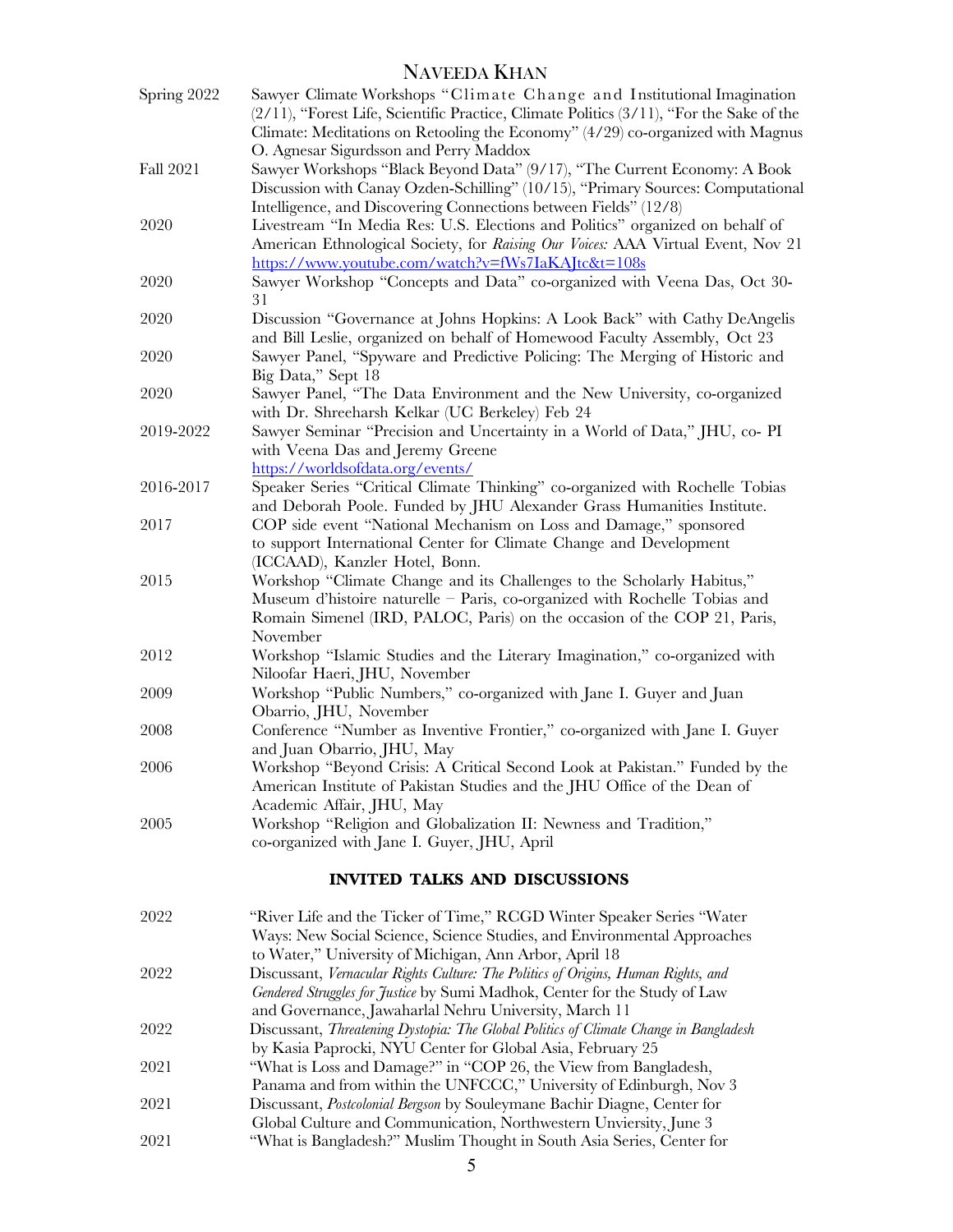|      | Islamic Studies, University of Cambridge, Cambridge, May 25                        |
|------|------------------------------------------------------------------------------------|
|      | https://www.youtube.com/watch?v=YDgEJ6cM8bQ                                        |
| 2021 | Discussant, "Technology, Empire, and Decolonization in South Asia" Princeton       |
|      | University, March 9                                                                |
| 2021 | "Climate Negotiations and the Gift from the Global South" Klopsteg Lecture Series, |
|      | Science in Human Culture Program, Northwestern University, March 1                 |
| 2020 | Presenter, Panel "Climate Change in Bangladesh," Chowhury Center for               |
|      | Bangladesh Studies, University of California, Berkeley, November                   |
| 2020 | "Loss and Damage within Global Climate Negotiations," Program in the History       |
|      | of Science and Medicine, Yale University, February                                 |
| 2019 | Book Discussion of The Ethics of Staying by Mubbashir Rizvi,                       |
|      | Georgetown University, October                                                     |
| 2018 | Presenter in "Research Methods for Volatile Lifeworlds in the Hydrosocial          |
|      | Anthropocene," University of Cologne, Germany, January                             |
| 2018 | "Overhearing as a Modality of Politics: Riverine Lives, Devilish Whispers and the  |
|      | 2014 General Elections of Bangladesh" in Agrarian Studies Colloquium, Yale         |
|      | University, New Haven, March                                                       |
| 2017 | "Discordance and the Event of the River" in Wenner Gren Foundation                 |
|      | Symposium on "Patchy Anthropocene: Frenzies and Afterlives of Violent              |
|      | Simplifications." Organized by Anna Tsing, Nils Bubandt and Andrew                 |
|      | Matthews, Portugal, September                                                      |
| 2017 | "Madness as an Augur of Extinction" in South Asia Studies, Columbia                |
|      | University, February                                                               |
| 2017 | "Towards a Romantic Anthropology: River Life and Climate Change in                 |
|      | Bangladesh" in Program in Critical Theory, University of California, Berkeley,     |
|      | January                                                                            |
| 2017 | "Some Trouble with Cows: Household Perspectives on Climate Change" in              |
|      | South Asia Center, Stanford University, January                                    |
| 2016 | "Living Paradox in Riverine Bangladesh: Whiteheadian Perspectives on Ganga         |
|      | Devi and Khwaja Khijir" in "Material Environments of Islam" at the Sawyer          |
|      | Seminar "When the Fringe Dwarfs the Center: Vernacular Islam Beyond the            |
|      | Arab World," Vanderbilt University, February                                       |
| 2016 | Discussant in Book Forum on Nayanika Mookherjee's The Spectral Wound:              |
|      | Sexual Violence, Public Memories, and the Bangladesh War of 1971. Organized        |
|      | by Andrew Brandel, JHU, February.                                                  |
| 2016 | Discussant in "Islam and the Modern State," Graduate Student Conference,           |
|      | Northwestern University, April                                                     |
| 2015 | Presenter in "Rethinking Race and the Anthropocene," University of Oregon,         |
|      | May                                                                                |
| 2015 | Presenter in "In Nature's Wake: The Art and Politics of Environmental Crisis,"     |
|      | Lannan Symposium, Georgetown University, March                                     |
| 2015 | "The Call to Islam and Early Warning Systems in Bangladesh: The Mutual             |
|      | Absorption of the Religious, the Political, and the Natural" and "The Flow         |
|      | Forms of Elections on the Sand Bars of the Jamuna River" at the University of      |
|      | California, Santa Cruz Cultural Studies Program and the Program for Emerging       |
|      | Worlds, January                                                                    |
| 2015 | Presenter, "Religious and Climate Change in Comparative Regional                   |
|      | Perspective" at the Center for Latin American and Latino Studies, American         |
|      | University, July                                                                   |
| 2014 | "From Aspiration to Ensoulment: From the Politics of Muslim Becoming to the        |
|      | Politics of Climate Change" in "The Fragility of Things: A Symposium in honor      |
|      | of Bill Connolly," April                                                           |
| 2014 | "The Call to Islam and Early Warning Systems in Bangladesh: The Mutual             |
|      | Absorption of the Religious, the Political, and the Natural" on panel "The         |
|      | Impersonal in Islam" at the Institute of Islamic Studies' Sixty Years of           |
|      | Excellence Conference, McGill University, March                                    |
| 2014 | "The Dystopic in Fights over Land in the Belly of the River" in workshop           |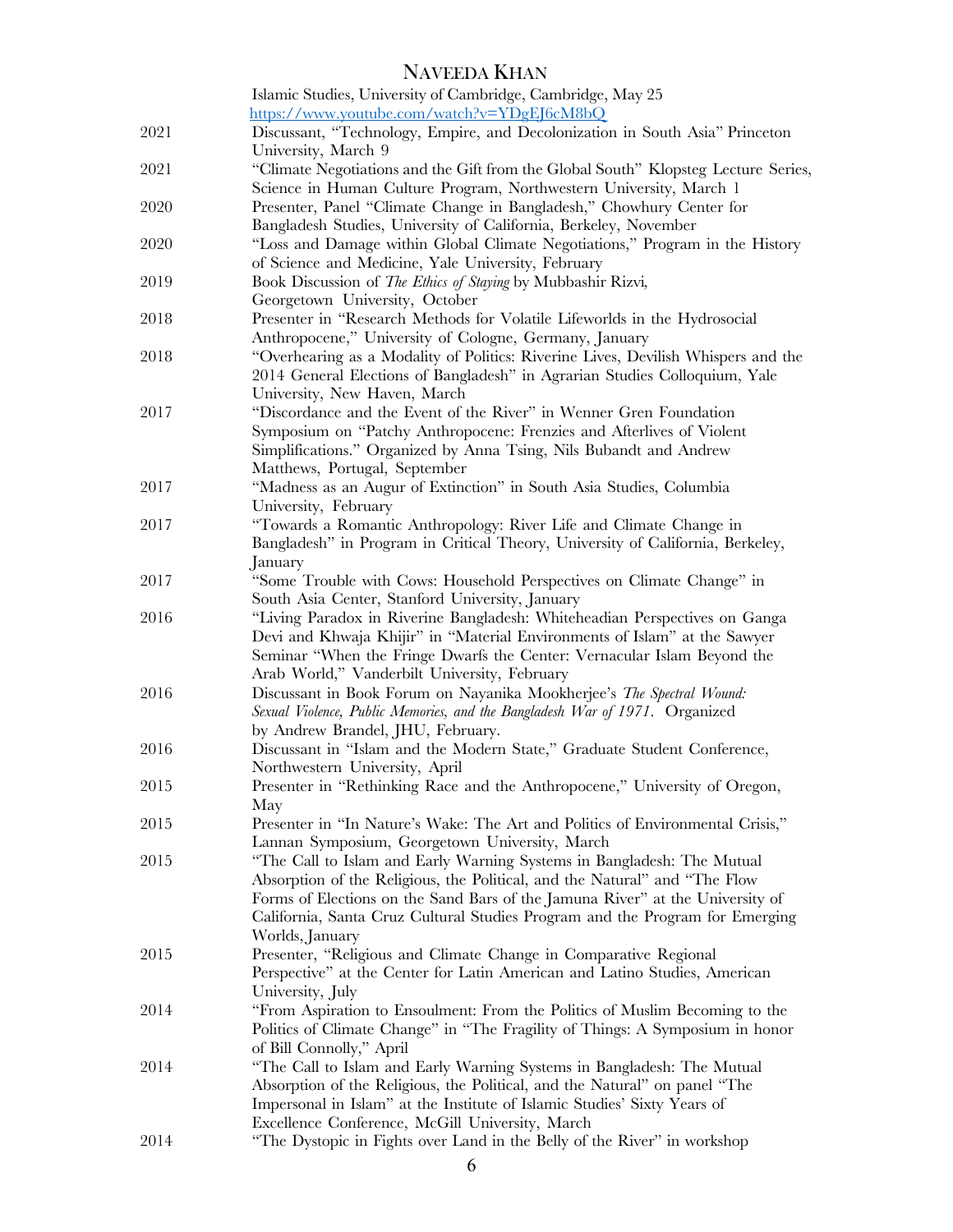|      | "Futures Imperfect: Utopias and Dystopias in South Asia" at Brandeis                                                                               |
|------|----------------------------------------------------------------------------------------------------------------------------------------------------|
|      | University, March                                                                                                                                  |
| 2014 | "The Fluvial System in the Making of a Science of Morality" in workshop                                                                            |
|      | "Science Studies as Area Studies" at Duke University, February                                                                                     |
| 2014 | "The Scandal of Seasonality: Household Perspectives on Climate Change" at the                                                                      |
|      | Watson Institute, Brown University, November                                                                                                       |
| 2014 | "The Call to Islam and Early Warning Systems in Bangladesh: The Mutual                                                                             |
|      | Absorption of the Religious, the Political, and the Natural" at DHAR India                                                                         |
|      | Studies Program, Indiana University, Bloomington, September                                                                                        |
| 2014 | "From Aspiration to Ensoulment: From the Politics of Muslim Becoming to the                                                                        |
|      | Politics of Climate Change" and "The Call to Islam and Early Warning Systems                                                                       |
|      | in Bangladesh: The Mutual Absorption of the Religious, the Political, and the                                                                      |
|      | Natural" at Aarhaus University and Copenhagen University, April                                                                                    |
| 2014 | "The Flow Forms of Elections on the Sand Bars of the Jamuna River" at                                                                              |
|      | Department of Sociology and Anthropology at North Caroline State University,                                                                       |
|      | February                                                                                                                                           |
| 2013 | "Dogs and Humans and What Silt Wants to Be" in the Monday Colloquium,                                                                              |
|      | Department of Anthropology, University of Chicago, October                                                                                         |
| 2013 | "Dogs and Humans and What Silts Wants to Be: The Claims and Limits of the                                                                          |
|      | Non-Human in the Jamuna" in the Department of Anthropology, University of                                                                          |
| 2013 | Virginia, February                                                                                                                                 |
|      | "Witnessing and the Corruption of Memory: The River in the Lives of Titash's                                                                       |
|      | Fishermen and Jamuna's Farmers" presentation to graduate students of the<br>departments of Anthropology, Environmental Sciences and the South Asia |
|      | Program, University of Virginia, January                                                                                                           |
| 2012 | "Of Men and Dogs or What Silt Wants to Be" in workshop "Emotional                                                                                  |
|      | Elements" organized by Katrin Pahl, JHU Women, Gender, Sexuality,                                                                                  |
|      | November                                                                                                                                           |
| 2012 | Research Presentation at the Department of Anthropology, Cambridge                                                                                 |
|      | University, Cambridge, UK, November                                                                                                                |
| 2012 | "The Martyrdom of Mosques: Imagery and Iconoclasm in Modern Pakistan" in                                                                           |
|      | conference "The Sacred and the City: Religious Imagination and Everyday                                                                            |
|      | Enchantments in the South Asian City," organized by Thomas Blom Hansen,                                                                            |
|      | Center for South Asia, Stanford University, October                                                                                                |
| 2012 | "Beyond Exception: Aversive Thinking and Recent Constitutional Exercises in                                                                        |
|      | Bangladesh and Pakistan" in conference "Emergent Scholarship on Pakistan,"                                                                         |
|      | organized by Kamran Asdar Ali, South Asia Institute, University of Texas-                                                                          |
|      | Austin, September                                                                                                                                  |
| 2012 | "The Frontier of the Soul and the Bengali Muslim" at Center for India and                                                                          |
|      | South Asia Seminar Series, University of California, Los Angeles, June                                                                             |
| 2012 | "Sensing the Turbulent World: Perspectives on Producing Development and                                                                            |
|      | Climate Change Knowledge" in Initiative on Climate Adaptation Research and                                                                         |
|      | Understanding through the Social Sciences (ICARUS III) Conference, New                                                                             |
|      | York, May                                                                                                                                          |
| 2012 | "The Spatial Determinants of Living on Moving Land" for the Boas Speaker                                                                           |
|      | Series, Anthropology Department, Columbia University, New York, April                                                                              |
| 2012 | "Steps To a Muslim Ecological Consciousness" in "Islam in Asia" seminar series,                                                                    |
|      | Asia Center, Harvard University, Boston, March                                                                                                     |
| 2012 | Public lecture at the American Institute of Bangladesh Studies, Dhaka,                                                                             |
| 2011 | Bangladesh, January<br>"We Want the Death of the River: Steps Towards an Ambivalent Muslim                                                         |
|      | Ecological Consciousness" in conference "Islam in Modern South Asia"                                                                               |
|      | organized by Robin Jeffrey, National University of Singapore, Singapore, August                                                                    |
| 2011 | "What Counts as Community Based Adaptation?" in conference "Water, Waves                                                                           |
|      | and Weather: Climate Change and the Future of South Asia" sponsored by the                                                                         |
|      | BRAC Development Institute and the American Institute of Bangladesh Studies                                                                        |
|      | in Dhaka, Bangladesh, July                                                                                                                         |
|      |                                                                                                                                                    |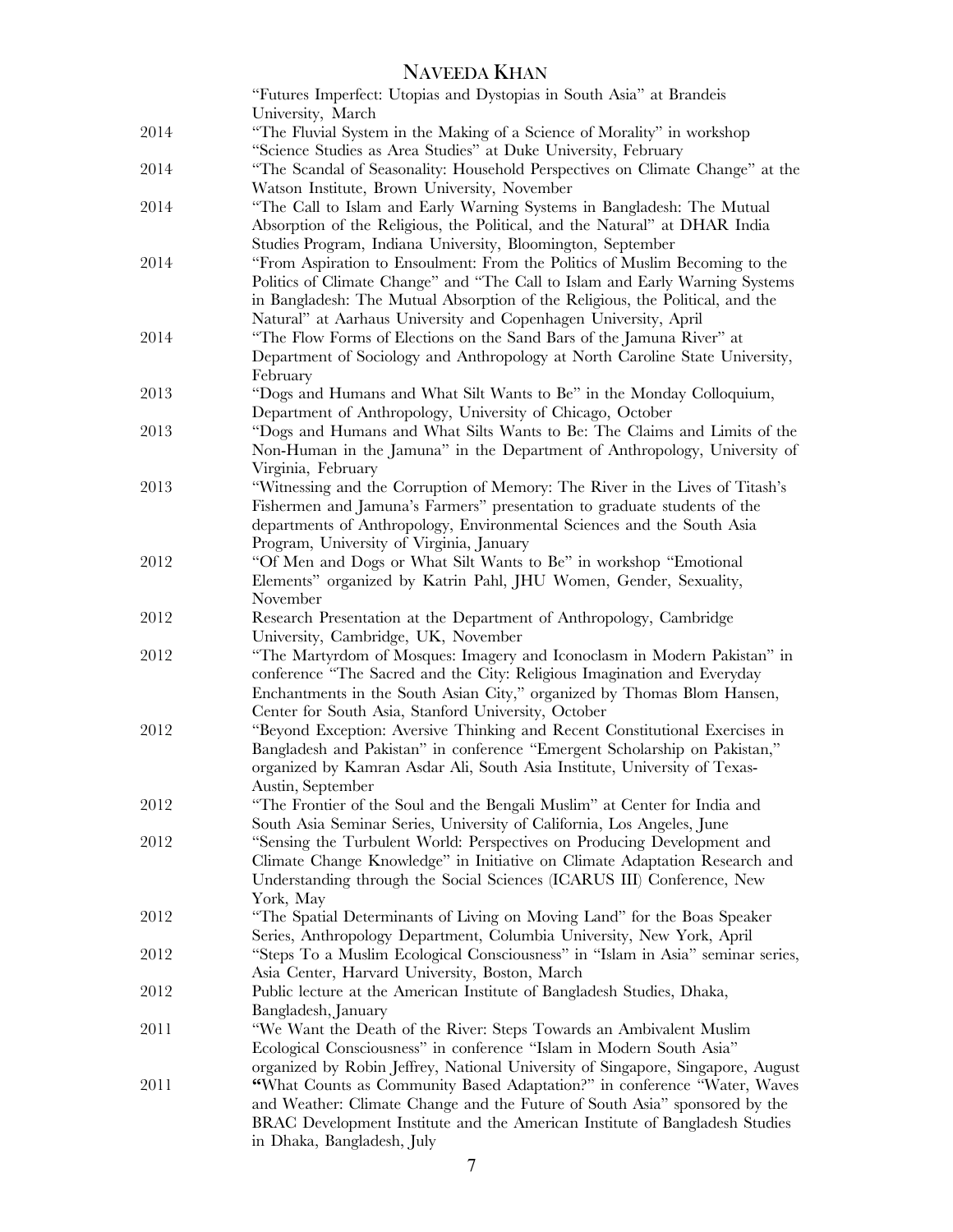|      | <b>NAVEEDA KHAN</b>                                                                                                                                                                                                                                                                      |
|------|------------------------------------------------------------------------------------------------------------------------------------------------------------------------------------------------------------------------------------------------------------------------------------------|
| 2011 | "Death in the Time of Climate Change: Some Perspectives from Riparian<br>Bangladesh," ICARUS II Conference on "Climate Vulnerability and<br>Adaptation," Ann Arbor, Michigan, May                                                                                                        |
| 2011 | "Speaking Universally: Tracks between Iqbal's Philosophy and Historical<br>Anthropology" in W. H. Rivers Workshop on "Anthropology and Philosophy:<br>Affinities and Antagonisms," co-organized by A. Kleinman, M. Jackson, B. Singh<br>and V. Das, Harvard University, Cambridge, April |
| 2011 | "Death in the Time of Climate Change: Some Perspectives from Riparian<br>Bangladesh," DOGEE Seminar Series, JHU Department of Geography and<br>Environmental Engineering, March                                                                                                          |
| 2010 | "Riotous Images and the Proliferation of Sin: Another Look at the Danish<br>Cartoon Controversy," Pathways Working Group of the BRAC Development<br>Institute, Dhaka, August                                                                                                             |
| 2010 | "Beyond Exception? Aversive Thinking within Constitutionalism in South Asia"<br>in plenary session "Law, Violence and Exception," Law and Social Sciences<br>Research Network Conference, Pune, India, December                                                                          |
| 2010 | "Political Theology of Dog Becoming: Islam and Everyday Life in Riparian<br>Bangladesh" in conference "Transcending Binaries: A Conference on the Politics<br>of Islam in South Asia," BRAC Development Institute, Dhaka, Bangladesh,<br>December                                        |
| 2010 | "Parts to Whole: The Anthropology of Climate Change" in the Futures Seminar,<br><b>JHU</b> Department of Anthropology, November                                                                                                                                                          |
| 2010 | "Historical Anthropology and Productive Directions in the Study of Religion" in<br>the Futures Seminar, JHU Department of History, December                                                                                                                                              |
| 2009 | "Riotous Images and the Proliferation of Sin: Another Look at the Danish<br>Cartoon Controversy" in conference Religion/Sexuality: Politics/Affect,<br>Women, Gender, Sexuality, JHU, September                                                                                          |
| 2009 | "Nineteen: A Story" in conference "Beauty in the Worlds of Islam." Organized<br>by Syed Akbar Hyder, South Asia Institute, University of Texas-Austin, April                                                                                                                             |
| 2009 | "What Happens to Sound over the Loudspeaker? Ruminations on the Azan in<br>Postcolonial Pakistan" in Institute of Islamic Studies, McGill University,<br>Montreal, March                                                                                                                 |
| 2008 | "Iqbal's Significance for Pakistan: Mythmaking and the Secular" in conference<br>"State Management of Religion in Pakistan." Organized by Humeira Iqtidar,<br>Cambridge University, Cambridge, October                                                                                   |
| 2008 | "Savage Gardens: The Mythmaking Potential of Patrick Geddes" in Department<br>of South Asian Languages and Literature, University of Pennsylvania,<br>Philadelphia, February                                                                                                             |
| 2008 | "Passage of a Promise: Muslim Perfectionism and Sectarianism in Pakistan,"<br>JHU School of Advanced International Studies, Washington DC, February                                                                                                                                      |
| 2007 | "Iqbal and the Lineaments of Muslim Perfectionism in Pakistan" in Stanford<br>Humanities Center, March                                                                                                                                                                                   |
| 2006 | "The Figure of the Mulla or the Calamity of Speech" in public forum on<br>"Pakistan at the Crossroads," Rollins College, Florida October                                                                                                                                                 |
| 2005 | "What is it to Build a Mosque or the Violence of the Ordinary" in conference<br>"Invisible Histories: The Politics of Placing the Past." Organized by Vazira<br>Zamindar, International Institute for the Study of Islam in the Modern World,<br>Amsterdam, September                    |
| 2005 | "Flaws in the Flow: Roads and their Modernity in Pakistan" in conference "Of<br>Mediums and Motored Ways: The Social Lives of Transit Networks." Organized                                                                                                                               |
| 2005 | by Lisa Mitchell, University of Washington, Seattle, May<br>"Trespasses of the State: Ministering the Copyright to Theological Dilemmas" in<br>conference "Religion and Globalization II: Newness and Tradition," Johns<br>Hopkins University, April                                     |
| 2005 | "Trespasses of the State: Ministering the Copyright to Theological<br>Dilemmas" in conference, "Contested Commons, Trespassing Publics," SARAI,<br>New Delhi, January                                                                                                                    |

## 8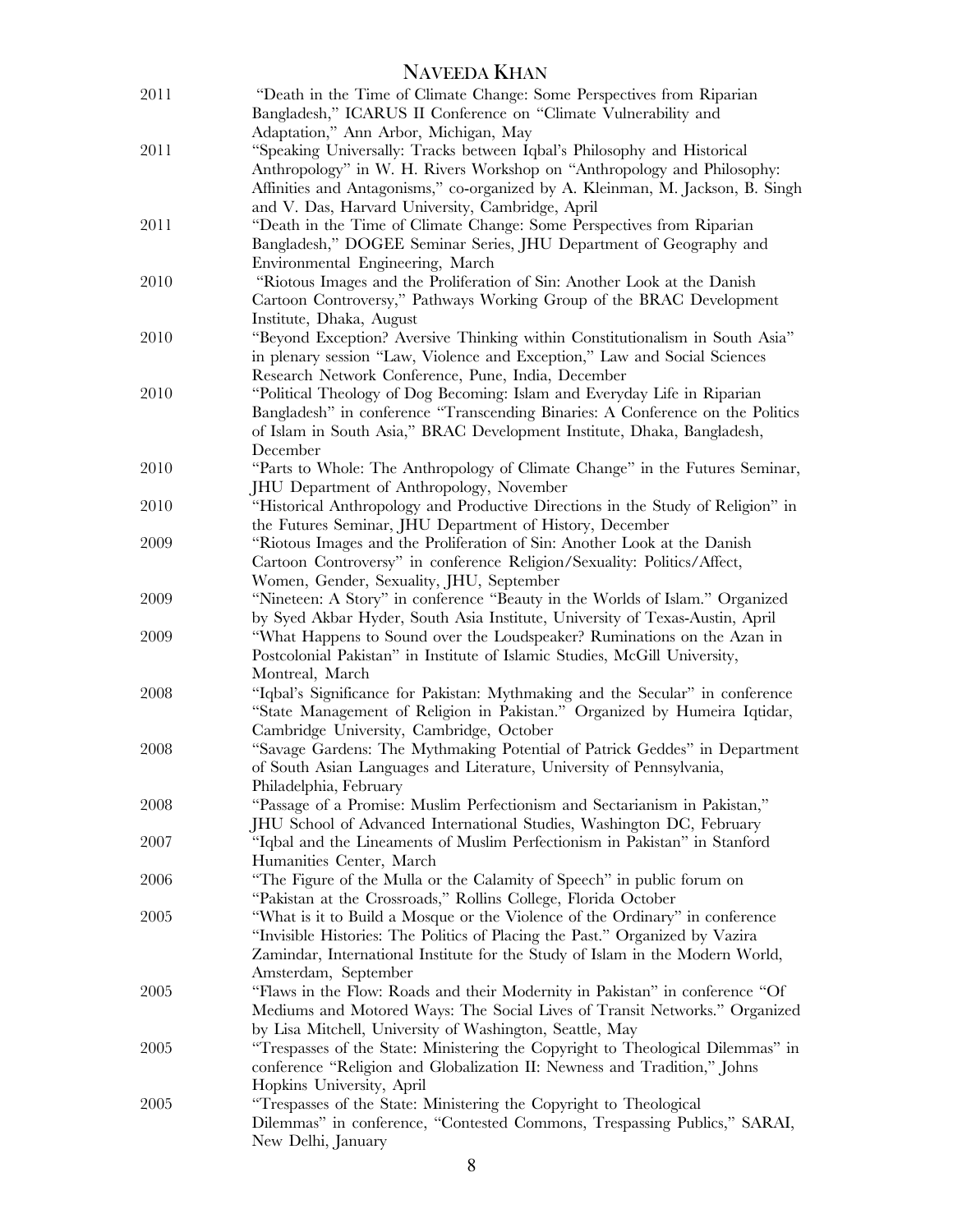| 2004 | "Networks Actual and Potential: A Discussion on Think Tanks, War Games, and |
|------|-----------------------------------------------------------------------------|
|      | the Creation of Contemporary American Politics," public presentation of the |
|      | Info-Politics Subgroup, The Coming Community, JHU Department of             |
|      | Anthropology, October                                                       |
| 2004 | "Children and Jinns: An Inquiry into an Unusual Friendship during Uncertain |
|      | Times in Pakistan" in JHU Department of Anthropology, April                 |
| 2004 | "The Martyrdom of Mosques: The Politics of Time in Pakistan" in Department  |
|      | of Anthropology, University of Wisconsin-Madison, Madison, April            |
| 2004 | "Embodying the Mulla: Parody and Play in Everyday Life" in Department of    |
|      | Anthropology, University of North-Carolina, Chapel Hill, February           |
| 2004 | Discussant in "Future/Tense: Time and Politics," JHU Anthropology Graduate  |
|      | Student Conference, February                                                |
|      |                                                                             |

# **REFEREED PANELS AND PRESENTATIONS**

| 2021 | Discussant, "Who is Responsible? Relationality in Climate Politics" Annual<br>Meeting of the American Anthropological Association, Nov 20                                                                                                                                                  |
|------|--------------------------------------------------------------------------------------------------------------------------------------------------------------------------------------------------------------------------------------------------------------------------------------------|
| 2021 | Discussant, "Theory as Ethics" AES Distinguished Lecture by Carole<br>McGranahan, Nov 18                                                                                                                                                                                                   |
| 2021 | Discussant, "Regimes of Truth and Social Responsibility at the Intersection of<br>Global Religions and the Climate Crisis," Annual Meeting of the American<br>Anthropological Association, Nov 17                                                                                          |
| 2018 | "The Aesthetic Forms and Dystopic Conjurings of Loss and Damage" in panel<br>"Revisiting 'The Network Inside Out:' Form, Substance, and Practice across<br>Institutions" organized by Jessica O'Reilly and Anna Weichselbraun, American<br>Anthropological Association, San Jose, November |
| 2018 | Discussant in panel "Anthropology and Wonder" organized by Laura Ogden<br>and Andrea Ballestero, American Anthropological Association, San Jose,<br>November                                                                                                                               |
| 2018 | Chair and Organizer of panel "Bangladesh and the Untimely" at the South Asia<br>Conference, Madison, October                                                                                                                                                                               |
| 2018 | "The Untimeliness of Dreaming Elyas's Khoabnama (Book of Dreams) and<br>Ghosh's Char Qasim (Qasim's Char)" in panel "Bangladesh and the Untimely"<br>at the South Asia Conference, Madison, October                                                                                        |
| 2018 | Chair and Discussant, "Bangladesh Studies Beyond Development: Empty<br>Signifier or Aid Lab?" at the Association of Asian Studies Annual Conference,<br>Washington DC, March                                                                                                               |
| 2015 | "Living Paradox in Riverine Bangladesh: Whiteheadian Perspectives on Khidr,<br>the Prophet in Green" in the Claremont Conference on Whitehead and Ecology,<br>June                                                                                                                         |
| 2014 | "Impersonal and Islam" panel co-organized with Setrag Manoukian at the<br>American Anthropological Association, Washington DC, November                                                                                                                                                    |
| 2014 | "The Call to Islam and Early Warning Systems in Bangladesh: The Mutual<br>Absorption of the Religious, the Political, and the Natural" in "Impersonal and<br>Islam" at American Anthropological Association, Washington DC, November                                                       |
| 2014 | Discussion on Bhrigupati Singh's <i>Poverty and the Quest for Life</i> , roundtable organized<br>at the American Anthropological Association, Washington DC, November                                                                                                                      |
| 2014 | "Cow Kisses, Come, Burps and Farts" in "Animal, Mineral, Vegetable" at the<br>South Asia Feminist Pre-conference organized by Priti Ramamurthy and<br>Naisargi Dave, Madison, November                                                                                                     |
| 2014 | "Neighboring Madness" in "In Other Place" organized by Chad Haines at the<br>South Asia Conference, Madison, November                                                                                                                                                                      |
| 2014 | Discussant, "Science, Imagination, Improvisation in South Asia" organized by<br>Bharat Venkat at the South Asia Conference, Madison, November                                                                                                                                              |
| 2013 | Discussion on Naveeda Khan's Muslim Becoming: Aspiration and Skepticism in<br>Pakistan," roundtable organized by Veena Das and Andrew Brandel. Annual<br>Meeting of the American Anthropological Association, Chicago, November                                                            |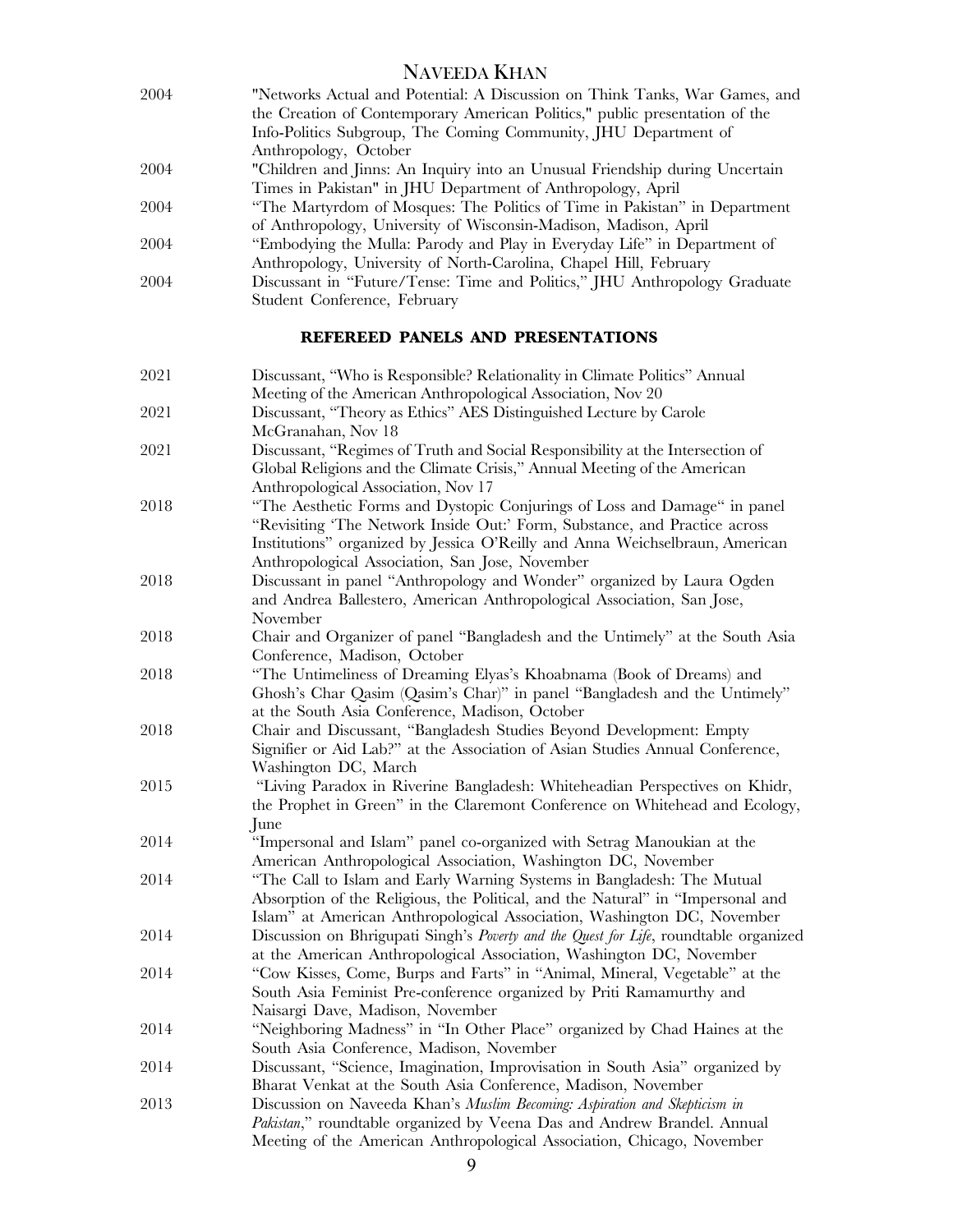| 2013 | Discussant, "Scarcity, Adequacy, Excess: Watery Values and The Materiality of<br>Politics" organized by Maira Hayat and Andrea Ballestero, Annual Meeting of |
|------|--------------------------------------------------------------------------------------------------------------------------------------------------------------|
|      | the American Anthropological Association, Chicago, November                                                                                                  |
| 2012 | "Politics and the Eventedness of Nature," American Ethnological Society and                                                                                  |
|      | Association for Political and Legal Anthropology invited panel co-organized with                                                                             |
|      | Deborah Poole, Annual Meeting of the American Anthropological Association,<br>San Francisco, November                                                        |
| 2012 | "The Flow Form of Elections on the Sand Bars of the Jamuna River" in invited                                                                                 |
|      | panel "Politics and the Eventedness of Nature," Annual Meeting of the American                                                                               |
|      | Anthropological Association, San Francisco, November                                                                                                         |
| 2012 | "Corruption and the Everyday," organized panel in Annual Conference on                                                                                       |
|      | South Asia, Madison, October                                                                                                                                 |
| 2012 | "Witnessing and the Corruption of Memory: The River in Tagore and Ghatak,"                                                                                   |
|      | in "Corruption and the Everyday," Annual Conference on South Asia, Madison,                                                                                  |
|      | October                                                                                                                                                      |
| 2012 | "Sensing the Turbulent World: Perspectives on Producing Development                                                                                          |
|      | and Climate Change Knowledge" organized panel in Initiative on Climate                                                                                       |
|      | Adaptation Research and Understanding through the Social Sciences (ICARUS                                                                                    |
|      | III) Conference, New York, May                                                                                                                               |
| 2012 | "Listening in on the COPs: Climate Change Knowledge in Three Scales" in                                                                                      |
|      | panel "Sensing the Turbulent World: Perspectives on Producing Development<br>and Climate Change Knowledge," Initiative on Climate Adaptation Research        |
|      | and Understanding through the Social Sciences (ICARUS III) Conference, New                                                                                   |
|      | York, May                                                                                                                                                    |
| 2012 | "Riparians Ponder the Death of the River" in panel "Making Moral, Political                                                                                  |
|      | and Existential Worlds in South Asia" organized by Sarah Lamb, Annual                                                                                        |
|      | Meeting of the Society for Cultural Anthropology, Providence, May                                                                                            |
| 2011 | "Becoming Dog: Living on/as Transitional States of Matter" in panel "Thinking                                                                                |
|      | NatureCulture through Transitional States of Matter," organized by Stuart                                                                                    |
|      | McLean, Annual Meeting of the Society for Cultural Anthropology, Santa Fe,<br>May                                                                            |
| 2010 | "The Quality of Green of Al-Khizr" in panel "The Society of the Living and the                                                                               |
|      | Dead," organized by Stuart McLean, Annual Meeting of the American                                                                                            |
|      | Anthropological Association, Philadelphia, December                                                                                                          |
| 2010 | Discussant in panel "Living with Uncertainty," co-organized by Don Selby and                                                                                 |
|      | Sameena Mulla, Annual Meeting of the American Anthropological Association,<br>Philadelphia, December                                                         |
| 2010 | "The Braid: The Politics of River Training in Bangladesh" in panel "Debating                                                                                 |
|      | Technology: The State and Infrastructure in South Asia," organized by Sharika                                                                                |
|      | Thiranagama, Annual Conference on South Asia, Madison, October                                                                                               |
| 2007 | "The Speech of Generals" in the panel "South Asia Studies in Anthropology,"                                                                                  |
|      | co-organized by Akhil Gupta and Veena Das, Annual Meeting of the American                                                                                    |
|      | Anthropological Association, Washington DC, November                                                                                                         |
| 2006 | "Inheriting Islam: The Call to Prayer and the Ordinary Voice of Tradition" in                                                                                |
|      | panel "From Cyber to the Grave: Making and Marking Muslim Space,"                                                                                            |
|      | organized by Anna Bigelow, Annual Conference of the American Academy of                                                                                      |
| 2006 | Religion, Washington DC, November<br>"The Martyrdom of Mosques: Imagery and Iconoclasm in Modern Pakistan" in                                                |
|      | panel "Public and Counter-public in South Asia," co-organized by Sarah Lamb                                                                                  |
|      | and Diane Mines, Annual Meeting of the American Anthropological Association,                                                                                 |
|      | San Jose, November                                                                                                                                           |
| 2006 | "Life and Words: A Roundtable Discussion with Veena Das," organized invited                                                                                  |
|      | panel, Annual Meeting of the American Anthropological Association, San Jose,                                                                                 |
|      | November                                                                                                                                                     |
| 2004 | "Children and Jinns: An Inquiry into an Unusual Friendship during Uncertain                                                                                  |
|      | Times in Pakistan" in panel "Trans-versing the Public and the Private,"                                                                                      |
|      | organized by Ruby Lal, Annual Conference on South Asia, Madison, October                                                                                     |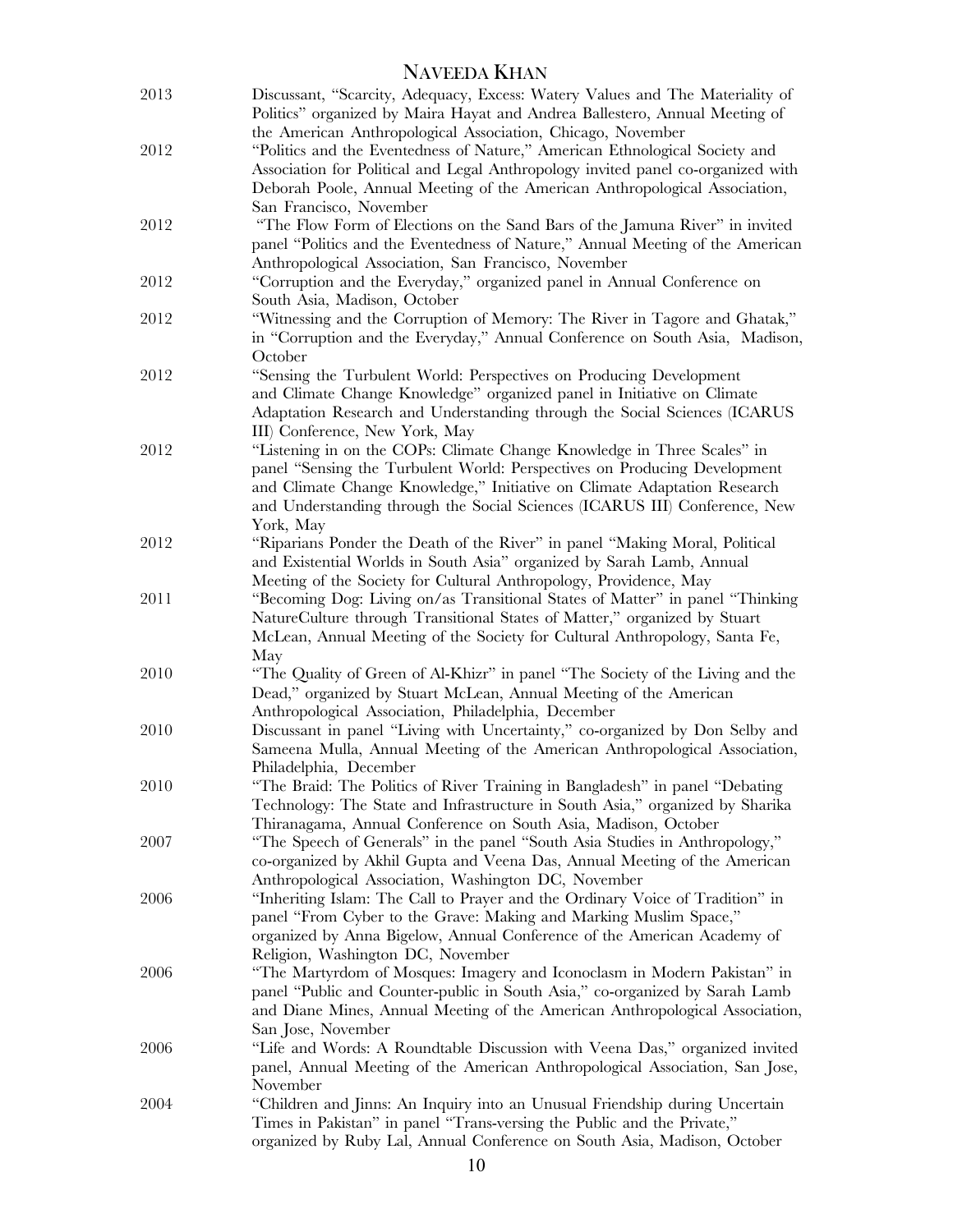# **PUBLIC OUTREACH**

| Pending | Co-PI on "University of Terms" proposal to ACLS Digital Justice<br>Development Grants, headed by Mona Oraby, Howard University                       |
|---------|------------------------------------------------------------------------------------------------------------------------------------------------------|
| Present | Affiliate, Universities Network for Climate Change (UNCC), International<br>Center for Climate Change and Development (ICCCAD), Bangladesh           |
| 2022    | Interviewed for "How Legendary Creatures Transitioned from Sea to Sky"                                                                               |
|         | by Rachel Lense for The Science Writer Jan 18                                                                                                        |
|         | https://www.thesciencewriter.org/uncharted/understanding-legendary-                                                                                  |
|         | unknown                                                                                                                                              |
| 2021    | Presenter, "Guide to COP26," at Rachel Carson Center, Glasgow, Nov 3                                                                                 |
| 2021    | "Embrace the Change" by Rachel Wallach on my course Picturing Climate<br>Change, https://hub.jhu.edu/2021/06/21/krieger-virtual-in-person-hybrid/    |
| 2020    | Interview, JHU Islamic Studies                                                                                                                       |
|         | https://www.youtube.com/watch?v=7To-uYJAu0c&t=303s                                                                                                   |
| 2020    | "Anthropology of Uncertainty" Conversation with Hasan Azad                                                                                           |
|         | https://www.youtube.com/watch?v=oQZqCegRtFE                                                                                                          |
| 2020    | Presenter, "Social Sciences Meet the Faculty Panel" JHU Admissions,                                                                                  |
|         | November                                                                                                                                             |
| 2020    | Moderator, "Human Rights, Climate Refugees," Aronson Center Speaker Series,<br>JHU, October                                                          |
| 2019    | AAA Delegate, COP 25, Madrid, November                                                                                                               |
| 2018    | JHU and AAA Delegate, COP24, Katowice, November                                                                                                      |
| 2018    | American Anthropological Association (AAA) Delegate, COP Intercessional<br>Meetings, Bonn, Germany, May. Kept a blog:                                |
|         | https://blog.americananthro.org/category/cop23/                                                                                                      |
| 2018    | Keynote Speaker, "Climate Change in Bangladesh" in the South Asian                                                                                   |
|         | Millennials Conference on Empowering Young Leaders to Shape the Future of                                                                            |
|         | South Asia" Columbia University, New York City, February                                                                                             |
| 2017    | Presenter "River Life and Climate Change in Bangladesh" Saturday University,<br>Seattle Art Museum, December                                         |
| 2017    | Conversation with Dominic Boyer and Cymene Howe for their podcast series,                                                                            |
|         | Cultures of Energies, Center for Energy & Environmental Research in the                                                                              |
|         | HumanSciences at Rice University, October                                                                                                            |
|         | https://podtail.com/podcast/cultures-of-energy/ep-89-naveeda-khan/                                                                                   |
| 2017    | Co-organized and chaired "A Teach-In on the Rohingya Refugee Crisis,"<br>sponsored by the JHU Department of Anthropology, Center for Islamic Studies |
|         | and the Alexander Grass Humanities Institute, October                                                                                                |
|         | https://www.jhunewsletter.com/article/2017/10/49098                                                                                                  |
| 2017    | JHU Delegate, COP 23, Bonn, November                                                                                                                 |
| 2016    | JHU Delegate, COP 22, Marrakech, November                                                                                                            |
| 2015    | JHU Delegate, COP 21, Paris, November                                                                                                                |
| 2012    | "Becoming Muslim" Interview by Christine Stutz, for the <i>Magazine of Johns</i>                                                                     |
|         | Hopkins Arts and Sciences, 10(1)                                                                                                                     |
|         | http://krieger.jhu.edu/magazine/2012/11/becoming-muslim/                                                                                             |
| 2011    | "If Land Moves: The Spatial Challenges of Living on Silt Islands on the                                                                              |
|         | Jamuna," Mongolbarer Shabha, Forum for Architecture, Dhaka, Bangladesh,                                                                              |
|         | July                                                                                                                                                 |
| 2011    | "The Status of 'Nature' in the Anthropocene: Some Genealogical and                                                                                   |
|         | Anthropological Reflections," Center for Environmental and Geographical                                                                              |
|         | Information Systems, Dhaka, Bangladesh, July                                                                                                         |
| 2010    | Book discussion on <i>Crisis and Beyond: Re-evaluating Pakistan</i> ed. Naveeda Khan,                                                                |
|         | organized Biju Mathews, Left Forum, New York, May                                                                                                    |
| 2010    | Book launch of <i>Beyond Crisis</i> ed. Naveeda Khan, sponsored by the American                                                                      |
|         | Institute of Pakistan Studies, Lahore, Pakistan, December                                                                                            |
| 2005    | Video interview with Shuddhabrata Sengupta, Sarai-CSDS (with pdf) on the                                                                             |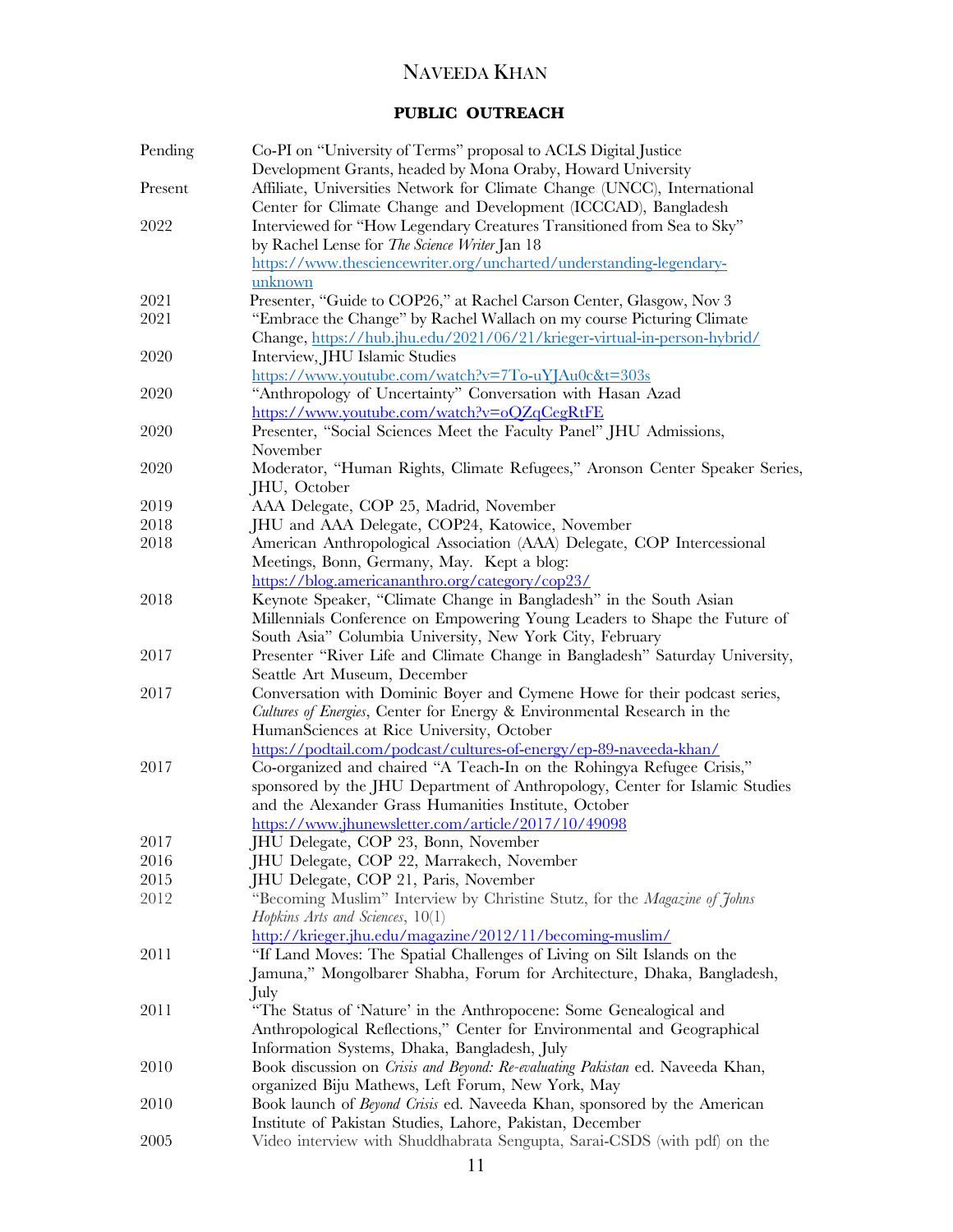occasion of conference Contested Commons, Trespassing Publics, SARAI, New Delhi, January http://pad.ma/MN/info

http://www.sarai.net/publications/occasional/contested-commons-trespassingpublics-a-public-record/interview.pdf

### **MENTORING**

2019 Participated in American Institute of Indian Studies run Dissertation to Book Workshop at the South Asia Conference in Madison, October 2017 With funding from the American Institute of Bangladesh Studies organized and ran a publishing workshop for young scholars and academics in Bangladesh, August 2016 With permission of the Dean of Undergraduate Studies, JHU, mentored an advanced graduate student towards planning and co-teaching an upper level undergraduate course titled "The Romantic Legacy of Anthropology"

### **SERVICE**

### **Service to Department:**

| Present   | Chair, Search Committee, Inter-Asian Anthropology Open Rank Position       |
|-----------|----------------------------------------------------------------------------|
| Present   | Director of Undergraduate Studies                                          |
| All years | Admissions Committee                                                       |
| 2016-2018 | Mentor to Junior Faculty, Michael Degani                                   |
| 2014-2017 | Director of Graduate Studies                                               |
| 2012-2014 | Co-organizer, Department Colloquia                                         |
| 2010-2011 | Director of Undergraduate Studies                                          |
| 2008-2010 | Co-organizer, Department Colloquia                                         |
| 2006-2008 | Organizer, Department Colloquia                                            |
| 2003-2006 | Founding Organizer, Dissertation Proposal Writing Workshop (now a graduate |
|           | course)                                                                    |

### **Service to University**

| Present    | Convener, Homewood Faculty Assembly Interdivisional Committee                 |
|------------|-------------------------------------------------------------------------------|
| Present    | Member, Working Committee, Library Re-Design                                  |
| Present    | Member, Executive Board, Islamic Studies                                      |
| 2018-2020  | Member, Homewood Institutional Review Board                                   |
| 2017       | Guest Speaker, Academics United, JHU student action against the Muslim ban    |
| 2015-2017  | Member, Committee on the Status of Women                                      |
| 2015-2017  | Member, Homewood Graduate Board                                               |
| 2015-2017  | Member, Doctor of Philosophy Board                                            |
| 2014-2017  | Member, Faculty Board, JHU Academic Press                                     |
| 2013       | Guest Speaker, Shia-Sunni Dialogue, organized by the Johns Hopkins University |
|            | Muslim Association, April                                                     |
| 2012-2016  | Member, University-wide Faculty Advisory Committee on International           |
|            | Activities (FACIA)                                                            |
| 2012-2014  | Islamic Studies Working Group                                                 |
| 2011-2017  | Member, Executive Board, International Studies                                |
| 2009-2015  | Member, Executive Board, Environment, Energy, Sustainability and Health       |
|            | Institute (E2SHI)                                                             |
| 2007-2011  | Board Member, Evolution, Cognition & Culture Project                          |
| Occasional | Ad Hoc Committee Member, Tenure Promotion Cases                               |
| Occasional | Proposal Reviewer, Woodrow Wilson Undergraduate Research Program              |
| Occasional | Reviewer for Dean's Teaching Fellowships                                      |

### **Service to Discipline**

| Present | Co-Editor, New Departures in Anthropology, Series, with Michael Lambel and |
|---------|----------------------------------------------------------------------------|
|         | Laura Bear, Cambridge University Press                                     |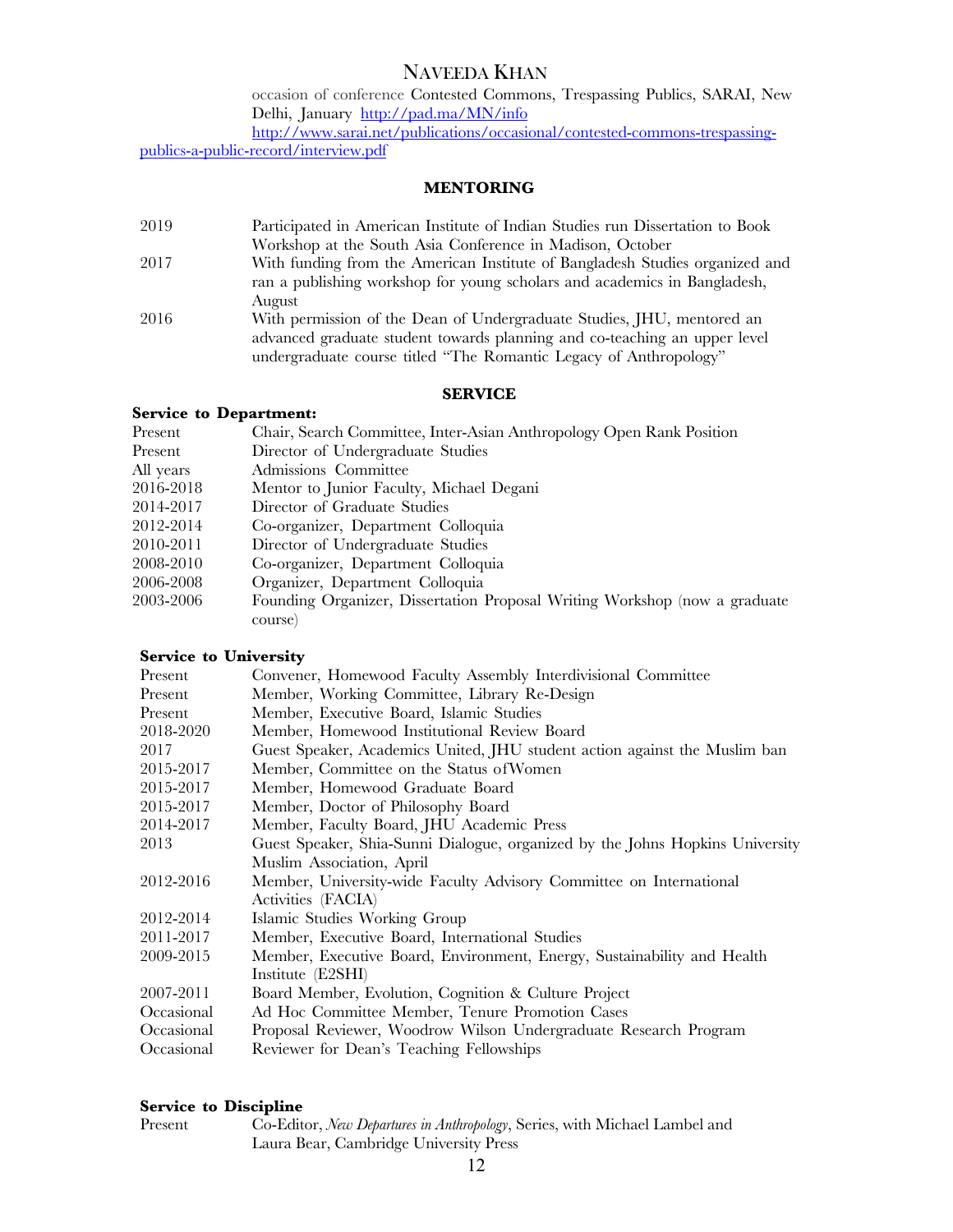| Present      | Associate, The Bengal Institute for Architecture, Landscapes, Settlements,       |
|--------------|----------------------------------------------------------------------------------|
|              | Bangladesh                                                                       |
| Present      | Member, Editorial Board, South Asia in Motion, Series published by Stanford      |
|              | University Press                                                                 |
| Present      | Trustee, American Institute of Bangladesh Studies                                |
| 2021         | Chair, Sharon Stephens Book Prize Committee, American Ethnological Society,      |
| 2019-Present | Selection Committee, International Dissertation Research Fellowship Competition, |
|              | Social Science Research Council                                                  |
| 2019-Present | Elected counselor to the Board of the American Ethnological Society              |
| 2019-2020    | Jury Member for the Ananda Coomaraswamy Book Prize, Association for Asian        |
|              | Studies                                                                          |
| 2017-2019    | Reviewer, American Council for Learned Societies                                 |
| 2014-2019    | Reviewer, Social Science Research Council                                        |
| 2007-2009    | Reviewer for Wenner-Gren Foundation Dissertation and Post-Phd Fellowships        |
| Occasional   | Tenure Review for Other Universities, 3 to date                                  |

Occasional Reviewer for Current Anthropology, Ethnos, CSSAAME, Asian Anthropology, Hau: A Journal of Ethnographic Theory, Cultural Anthropology, American Ethnologist, Comparative Studies in Society and History, Journal of Linguistic Anthropology, Anthropological Quarterly, Anthropology Today, Sites: A Journal of Social Anthropology and Cultural Studies, Palgrave Macmillan, Criticism: Journal of Literature and Arts, Oxford University Press (Pakistan Division), and Duke University Press

### **TEACHING AND ADVISING**

### **PhD Committees**

Simone Taubenberger 2008 (2nd Reader) "Exam Time: Educational Distress, Psychological Intervention, and the Middle Classes in Post-Liberalization Delhi" Researcher at The Center for Qualitative Research, Massachusetts

Sidharthan Maunaguru, 2010 (2nd Reader) "Brokering Transnational Marriages: Displacements, Circulations, Futures" Post-doctoral Fellow, University of Edinburgh Assistant Professor, Department of Sociology and Anthropology at National University of Singapore, Singapore

Sylvain Perdigon, 2011 (2nd Reader) "Between the Womb and the Hour: Ethics and Semiotics of Relatedness in Palestinian Refugee Camps in Tyre, Lebanon" Assistant Professor, American University, Beirut, Lebanon.

Hester Betlem, 2012 (3rd Reader) "When Custom is a Crime: Law, Life and the Goddess in Rural South India." Independent Consultant

Amrita Ibrahim, 2013 (3rd Reader) "Truth on Our Lips, India in Our Hearts: Television, News and Public Performance in Delhi" College Fellow, Anthropology, Harvard University Teaching Faculty, Anthropology, Georgetown University

Neena Mahadev, 2013 (2nd Reader) "Buddhist Nationalism and Christian Evangelism: Re-articulations of Conflict and Belonging in Postwar Sri Lanka" Postdoctoral Fellow, Max Plank Institute, Germany Assistant Professor, National University of Singapore, Singapore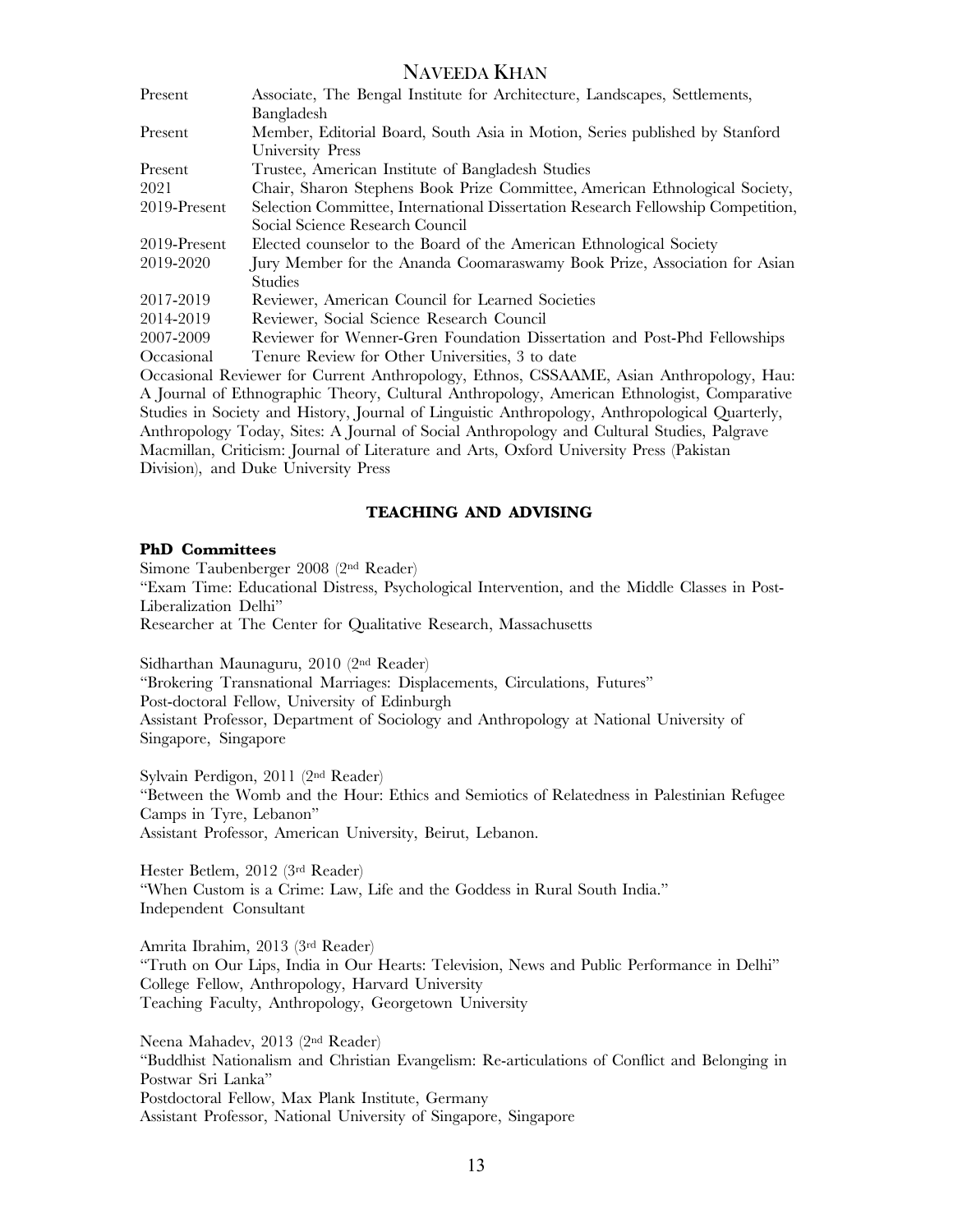Andrew Bush, 2013 (2nd Reader) "A Threadbare Prayer Mat: Sufi Poetry and the Textures of Everyday Life in Kurdistan" Postdoctoral Fellow, New York University, Abu Dhabi, UAE

Chitra Venkataramani, 2015 (3rd Reader) "Drawn into Life: Mapping, Ecological Vision, and Development in Mumbai" South Asian Studies Fellow, Harvard University Assistant Professor, Department of Sociology, National University of Singapore, Singapore

Andrew Brandel, 2016 (2nd Reader) "City of Letters: Literary Life in Berlin" Postdoctoral Fellow, Instute fur die Wissenschaften vom Menchen, Vienna, Austria Lecturer on Social Studies, Harvard University

Serra Hakyamez, 2016 (3rd Reader) "Lives and Times of Militancy: Terrorism Trials, State Violence and Kurdish Political Prisoners in Post1980 Turkey" Postdoctoral Fellow, The Crown Center, Brandies University Assistant Professor, University of Minnesota, Minneapolis

Aditi Saraf, 2016 (2nd Reader) "Ellipses of Exchange: Freedom, Mobility and the Moral Economy in Kashmir" Postdoctoral Fellow, ERC Grant Project: Remoteness & Connectivity: Highland Asia in the World

Pooja Satyogi, 2016 (2nd Reader) "Intimate Public Spaces: Policing 'Domestic Cruelty' in Women's Cells, Delhi" Faculty, Political Science, Lady Sri Ram College, Delhi, India Faculty, Ambedkar University, Delhi, India

Caroline Block 2017 (2nd Reader) "Rabbis, Rabbas, and Maharats: Aspiration, Innovation and Orthodoxy in American Women's Talmud Programs. Currently in Law School, Cornell University

Bridget Kustin 2017 (Chair) "Islamic (Micro)Finance and the Possibility of Social Justice" Postdoctoral Researcher, Said Business School, Oxford University

Juan Felipe Moreno 2017 (3rd Reader) "Living in Times of Fumigation: The Aero-Chemical State in Southwestern Columbia" Postdoctoral Fellow, Beckman Center for the History of Chemistry, Chemical Heritage Foundation

Maya Ratnam 2017 (2nd Reader) "Dwelling in the Forest: Nature, Society and Power in Tribal Central India" Writing Fellow, Ashoka University, New Delhi, India

Megha Sehdev 2017 (3rd Reader) "Interim Artifacts of Law: Interruption and Absorption in Indian Domestic Violence Cases" Postdoctoral Fellow, Department of Anthropology, McGill University

Fouad Halboni, 2018 (3rd Reader) "Between Promise and Disappointment: Coptic Youth Movements and the Sectarian Question After the Egyptian Revolution"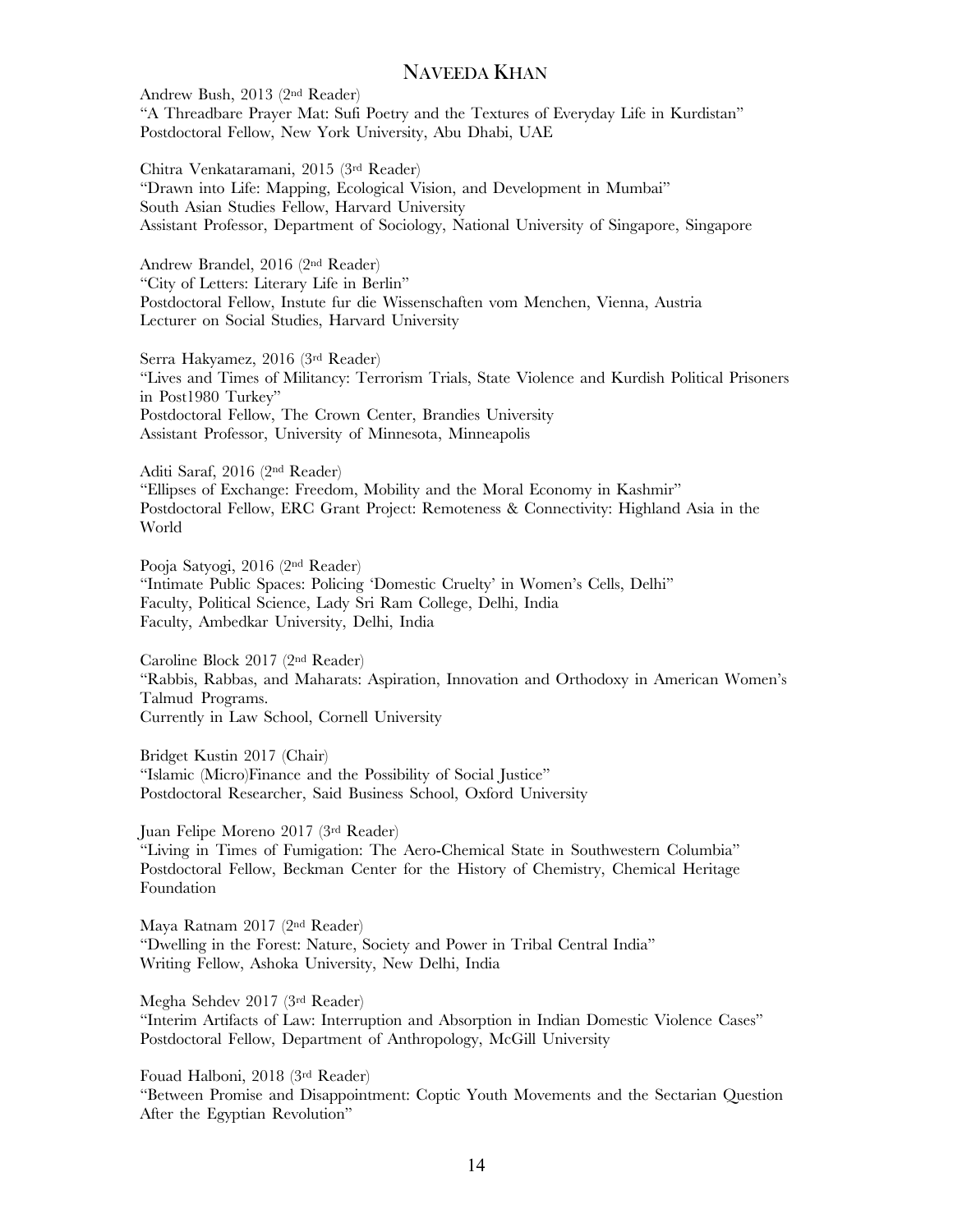Victor Kumar, 2019 (Chair) "Poetics, Creativity and the Embeddedness of American Acupuncture" Visiting Assistant Professor, Earlham College, Richmond, Indiana

Mariam Banahi, 2020 (2nd Reader) "Between War and the World: Afghans, Borders, and the 'Crisis' of Migration in Hamburg" Program Manager and Mellon/ACLS Public Fellow, Refugees International, Washington D.C.

Swayam Bagaria 2020 (2nd Reader) "Immortal Bodies: Between Widow Burning and Hinduism" College Fellow, Arts and Sciences, University of Virginia, Charlottesville

Onder Celik 2020 (3rd Reader) "Life Underground: Hunting for Armenian Treasure in the Post-Genocide Landscape" EUME Fellow of the Calouste Gulbenkian Foundation, Forum Transregionale Studien, Berlin

Emma McGlennon 2020 (Chair) "Working for Another World: Geographies of Labor, Aspiration, and Kinship in the Northwest African Corridor"

Ghazal Asif 2021 (Chair) "Marvi's Sisters: Hindu Belonging and the Muslim State in Pakistan." Assistant Professor, Lahore University of Management Sciences (LUMS)

Sruti Chaganti 2021 (2nd Reader) "Genealogies of the Juridical: Land, Law, Property" Practicing barrister, Pune, India

#### **Dissertation Committee/Advisor**

Tom Thornton (Chair) Sumin Myung (Chair) Heba Islam (Chair) Perry Maddox (Chair) Benita Menezes (2nd Reader) Mikaela Chase (2nd Reader) Marios Falaris (2nd Reader) Kunal Joshi (2nd Reader) Talia Katz (3rd Reader) Burge Abiral (3rd Reader) Youjoung Kim (3rd Reader) Tushar Mehta (3rd Reader)

### **Courses Taught Anthropological Concepts and Methods**

600 Schelling and Anthropology 600 Proseminar: Evolution/History/Time 600 Defining Region 600 Methods 600 Proposal Writing 400/600 Proseminar: Does History Make You Sick? 400/600 Romantic Anthropology 400/600 Concepts: Reading Hindu and Islamic Texts (x2) 400 Logic of Anthropological Inquiry 300 Methods: Getting to Know Hopkins 300 Romantic Legacy of Anthropology 200 Ethnographies: Everyday Religion and Ethics 100 Invitation to Anthropology (x4)